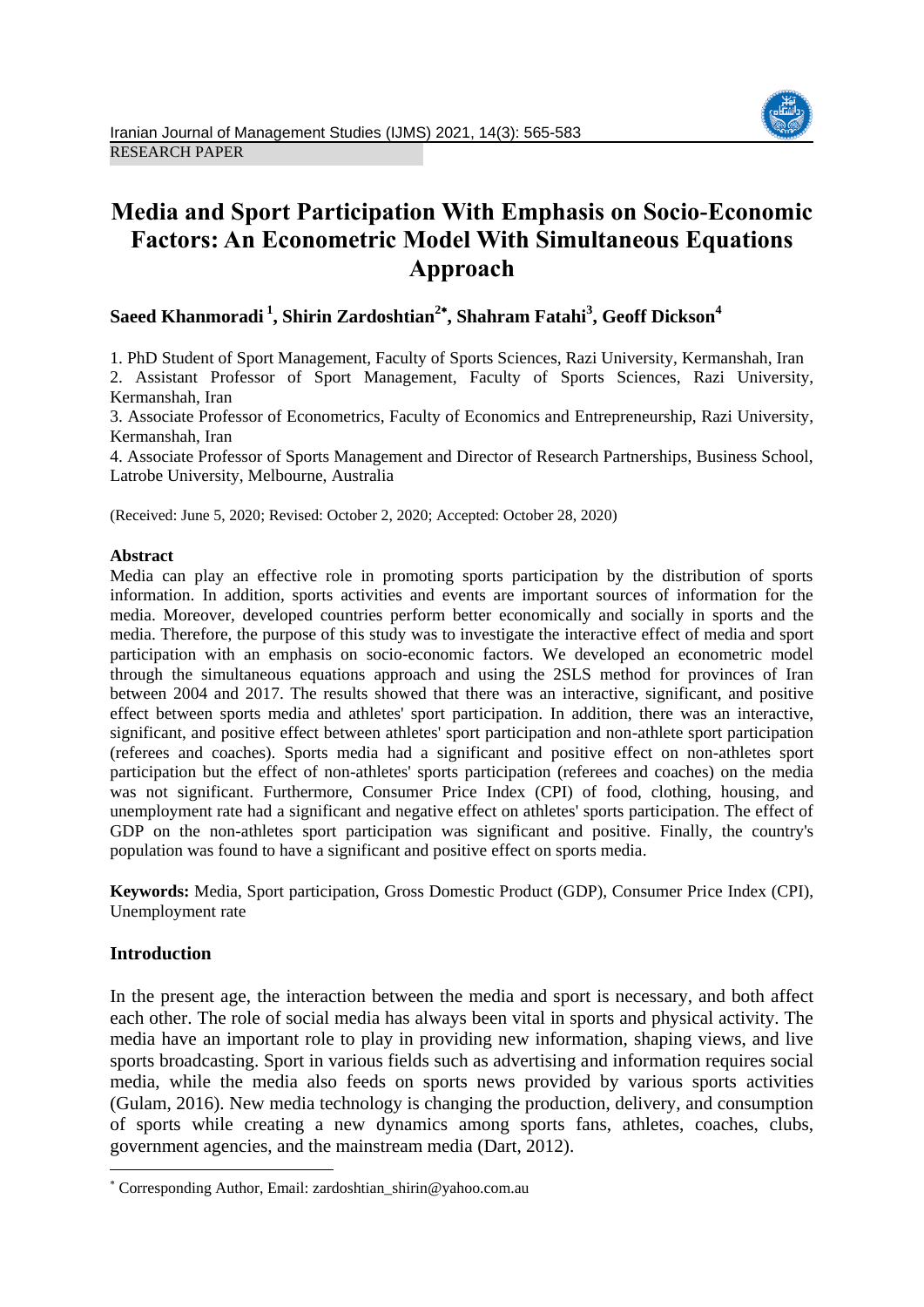The interaction between sport and the media is confirmed around the world. For example, the development of the media in the Olympic Games in the twentieth century has led to the development and promotion of these Games around the world (Sajadi, 2009). As the National Olympic Committees of Canada, Australia, Japan, Finland, and Malaysia believed that the information and communication technology had played an important role in the activities of their National Olympic Committees (Honari et al., 2012). In addition, After the Sydney Olympics, the number of participants in gymnastics due to media coverage and promotion of these games increased (Shabani & Rezaei, 2015). In addition, Ballard et al. (2009) believed the regular use and viewing of media (TV and DVD) is the best guide for exercise.

Furthermore, in Iran, various researches study the interaction of media and sports. For example, it is found that advertising programs presented by the media in the field of sport lead to the development and promotion of championship sport (80%) and sport for all (20%) (Ghiamirad & Moharamzadeh, 2009). Moreover, it has been revealed that radio and television programs produced to educate and promote of sports with an average of 3.96 have been important and influential factors in Iranians culture to increase sports participation (Shabani & Rezaei, 2015). In other words, 37% of the changes in the institutionalization of sports for all in Iran are related to the media (Roshandelrbatani, 2008).

The media, especially the national media, are the most pervasive media in Iran. They are responsible for macro-social, cultural, and economic planning by using culture-building in the country and have an important role in the realization of the 20-Year Vision Document of Iran (Pouya, 2011). On the other hand, the 20-Year Vision Document of the Islamic Republic of Iran emphasizes the development of sports in the form of cultural development, which shows a cultural or educational-moral approach to the development of sports in Iran (Ramzaninejad & Hozhabri, 2017). In addition, sports participation is the main concern of researchers for the development of sports (Kumar et al., 2018). Therefore, the media can play an effective role in the development of the 20-Year Vision Document of Iran in the sports sector. At the same time, sport has emerged as a media commodity in recent years and has provided the basis for the growth and excellence of media programs in Iran.

On the other hand, many studies have emphasized the impact of socio-economic conditions and factors on the level of sports participation and physical activity (Ball et al., 2006; Lee, 2012; Vandendriessche et al., 2012). In addition, the effect of the development of countries and GDP on media and information technology has been demonstrated in various studies (Nakamura & Soloveichik, 2015; Wurff et al., 2008; Ye, 2007).

Consequently, this study set out to investigate the interaction between media and sports participation in Iran, as well as the role of the most important socio-economic factors affecting this relationship. For this purpose, an econometric model with the simultaneous equations approach and two-stage least squares method (2SLS) was used.

#### **Background Literature and Hypothesis Development**

# *Media and Sport Participation*

It is believed that a positive interaction relationship between sports participation and social media exists. Some research has emphasized the effective role of social media in increased performance, motivation, and opportunities for the young to engage in physical activity (Ballard et al., 2009; Lines, 2007). On the other hand, some researchers argued that sport is a good platform for the presence of social media (Horne, 2005; Pyun & James, 2011). The desire of society to participate in sports, watch sports, and strengthen it with the help of social media causes more expansion of sports activities in the thoughts and actions of people in that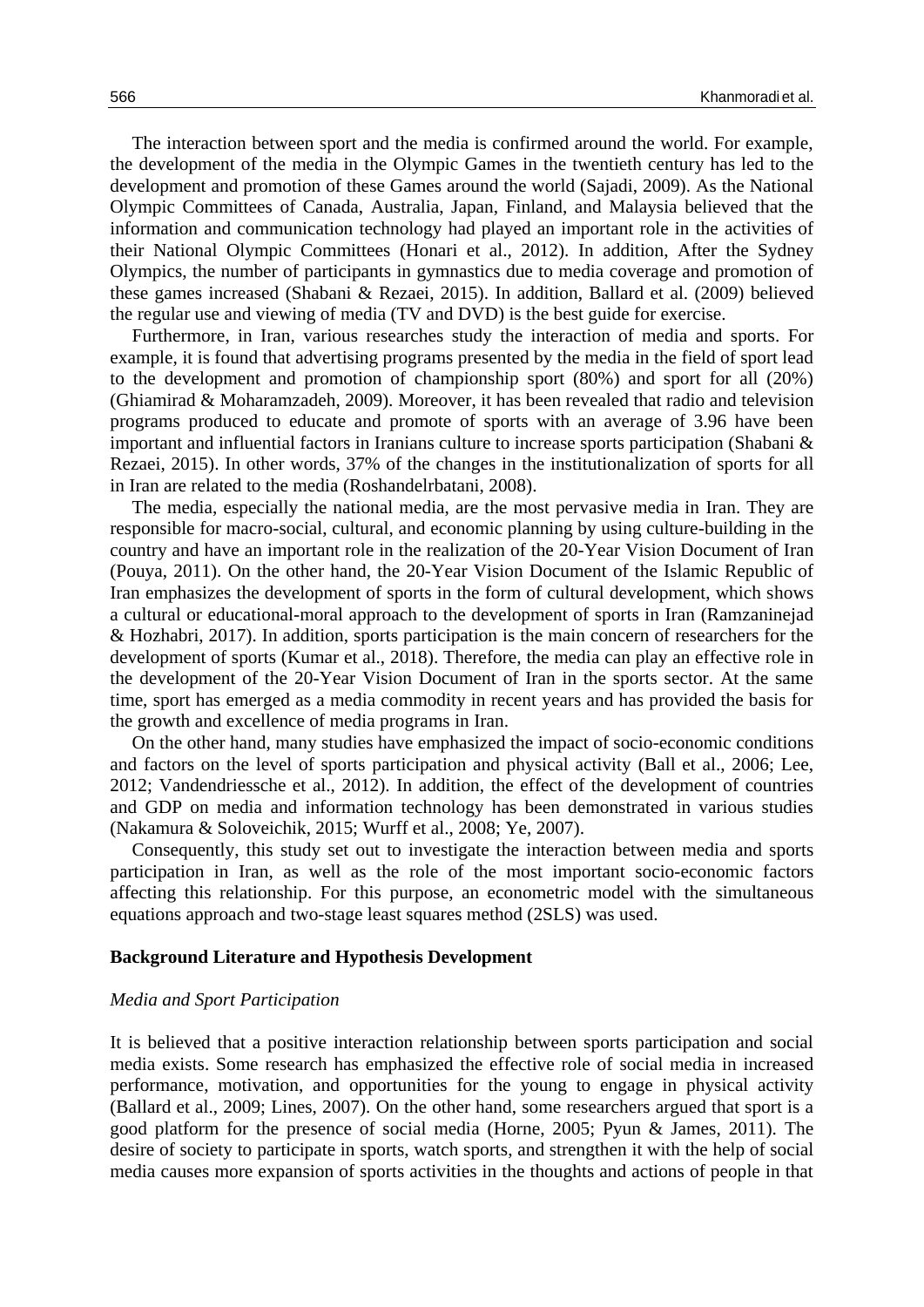society (Gray & Lotz, 2018). Television has been known as the most powerful media in the sports industry for the past 50 years, and in particular, the live broadcast of competitions has led to the widespread development of audiences and the injection of capital into sports (Rowe, 1999). On the other hand, sports in world culture form a media-oriented commodity, and broadcasting sports on television and radio is a major tool for advertising (Gray & Lotz, 2018). As sports participation increases effectively, so does the need for sports information, and as a result, sports media is increasingly being used (Witkemper et al., 2012). On this basis, we propose the following as our central hypothesis:

H1: There is an interactive and positive relationship between media and sport participation.

#### *Sport Participation of Referees, Coaches, and Athletes*

Communication between athletes and coaches is vital. In the past, coaches focused only on increasing their young players' physical, technical, and tactical skills, but now the coach is not only undertakes physical training but also tries to develop mental skills; he/she approaches the players as a supervisor, friend, and supporter (Jowett, 2007). The coach behavior can affect the quality and type of communication between the athlete and the coach, which is the central part of the coaching process. Athletes' 'evaluation of coaches' behavior is usually influenced by three factors. The first factor regards situational variables, such as the nature of the sport, the level and nature of the competition, and the atmosphere of the sports team. The second factor concerns the variables related to individual differences between athletes and coaches, such as gender, age, attitudes, and motivations. The third factor takes into account the coach's perceptions of the athletes' behavior (Kenow & Williams, 1999). Many studies have emphasized the importance of the coach-athlete relationship (Aleksic-Veljkovic et al., 2016; Bolter & Weiss, 2013). On the other hand, referees, like coaches and athletes, are exposed to a lot of pressure and excitement. The referees, after the coaches and athletes, form the third side of the sports competition and have a difficult task (Ramezaninejad et al., 2011). Refereeing mistakes reduce the fun of challenging competition in athletes (Rainey et al., 1990). In addition, referees want athletes to compete based on their abilities (Mitchell et al., 1982). Therefore, the second research hypothesis is:

H2: There is a positive and interactive relationship between non-athlete sport participation (coaches and referees) and athlete sport participation.

#### *Consumer Price Index (CPI) and Sport Participation*

The Consumer Price Index is the basis for calculating the inflation rate and is one of the most popular indicators that measures the price of a basket of goods purchased by consumers. It shows the change in the price of a certain basket defined by goods and services (AlImran & AlImran, 2011). On the other hand, rising prices have a direct impact on the future goals of sports consumers, and with the increase in the price, the satisfaction of the sports consumer decreases (Calabuig et al., 2014). Therefore, the increase in the Consumer Price Index indicates an increase in prices, especially in the basic costs of living such as food, clothing, and housing, the satisfaction of sports consumers' decreases. Many studies have emphasized the impact of the social-economics status on sports participation. For example, Vandendriessche et al. (2012) considered the socio-economic status to be positively and significantly dependent on sports participation and membership in sports clubs for both men and women. In addition, Lee (2012) argued that people living in low-income social-economic environments are at a higher risk of physical inactivity. On this basis, we propose: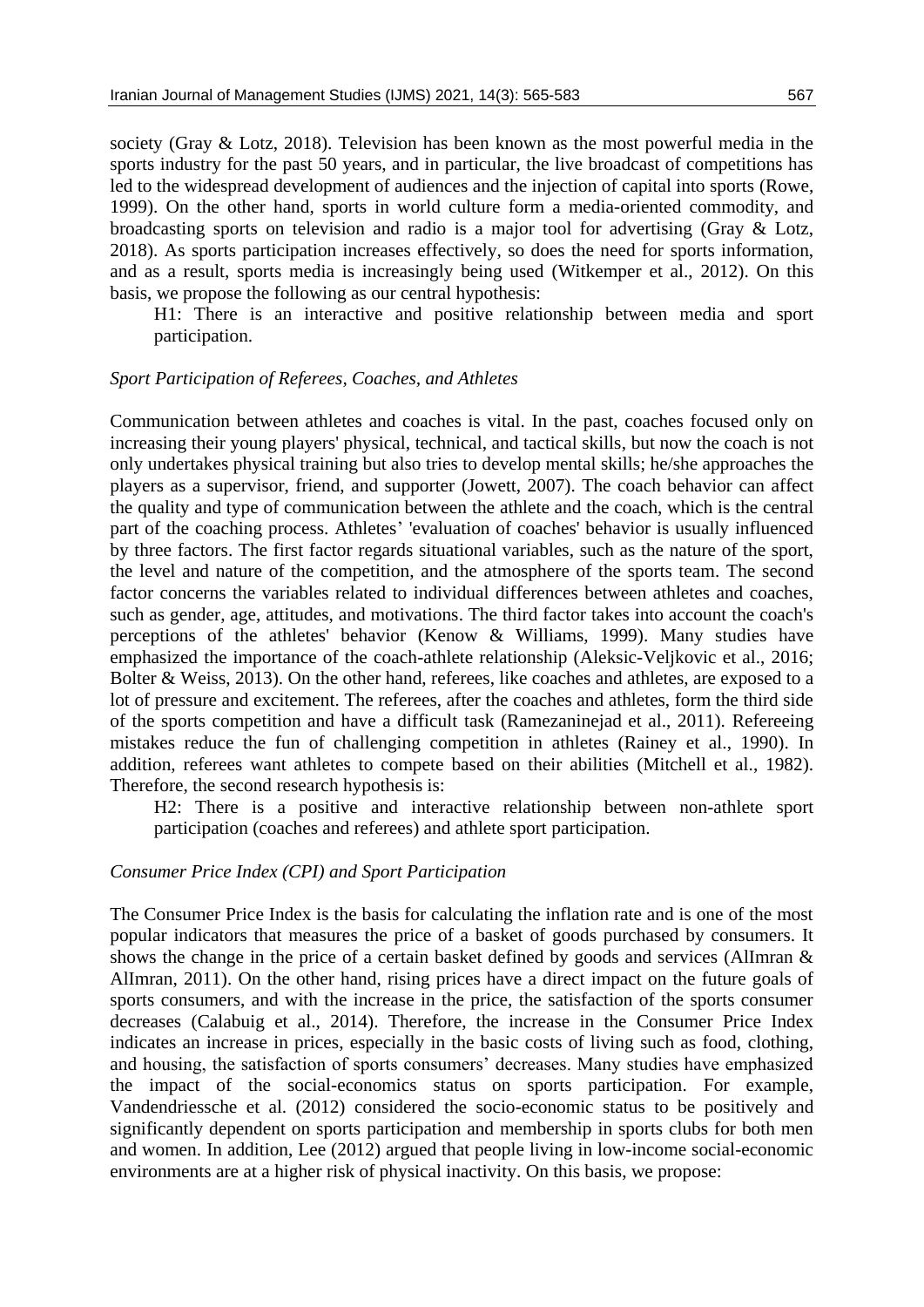H3: Consumer Price Index (CPI) has a positive and significant effect on sport participation

# *Unemployment Rate and Sports Participation*

The recent economic crisis, coupled with declining government spending, rising unemployment, and poverty, has put financial and temporal pressures on sports participation rates. In particular, low-income families are often excluded from participating in sports because they face more difficult financial pressures (Thibaut et al., 2016). Few researches have emphasized a reduction in sports participation during unemployment (Gough, 2017; Kokolakakis et al., 2012). It should be noted that unemployment is related to both free time and low income. Unemployed people, in particular, have more time but they have less income (Kokolakakis et al., 2012). Parental unemployment and low family social class have reduced the sport participation of European children (Toftegaard et al., 2010). Therefore, in the present study, the effects of the unemployment rate on sports participation was investigated and based upon this collective evidence, we propose:

H4: there is a negative effect of unemployment rate on sport participation.

# *Gross Domestic Product (GDP) and Sport Participation*

Many studies have focused on the role of economic growth and GDP in a country in increasing sports participation and it is believed that the rate of sports participation is regulated by changes in the gross domestic product (GDP). In addition, reduced GDP will reduce sports participation by less than three-quarters (Kokolakakis et al., 2012). The GDP of countries shows their income. Countries with high GDP produce more support for athletes, coaches, and referees, and work to develop sport participation by improving sports infrastructure. Moreover, these countries provide more suitable facilities for their athletes and coaches and send more athletes to the Olympic Games. It should be noted that GDP is represented as the economic growth of countries (Zareian et al., 2016). Therefore, we propose:

H5: Gross Domestic Product (GDP) has a positive effect on sport participation.

# *Gross Domestic Product (GDP) and Media*

The growth and expansion of new communication technologies and media have brought about fundamental changes in all economic spheres of the world. Economic developments in developed countries created special changes in the principles of global trade and led to the expansion of media in foreign dimensions. In addition, the development of economic investment in many Asian countries has increased the global demand for media consumer goods and created new markets, and the media has become very important in the domestic, international, and economic arenas of countries (Eskandari & Miresmailii, 2012). It is believed that GDP is shown in the economic growth of countries and increased GDP and economic growth lead to the development of social media. Some researchers have focused on the role of GDP in the media. Wurff et al. (2008) argued that Gross Domestic Product (GDP) better predicts advertising costs where newspapers are important advertising media. Moreover, Chang and Chan-Olmsted (2005) measured consumer spending trends for media products and services and total advertising costs as part of GDP. In a study on the development of mass media in China, Lee (2006) concluded that the rapid growth of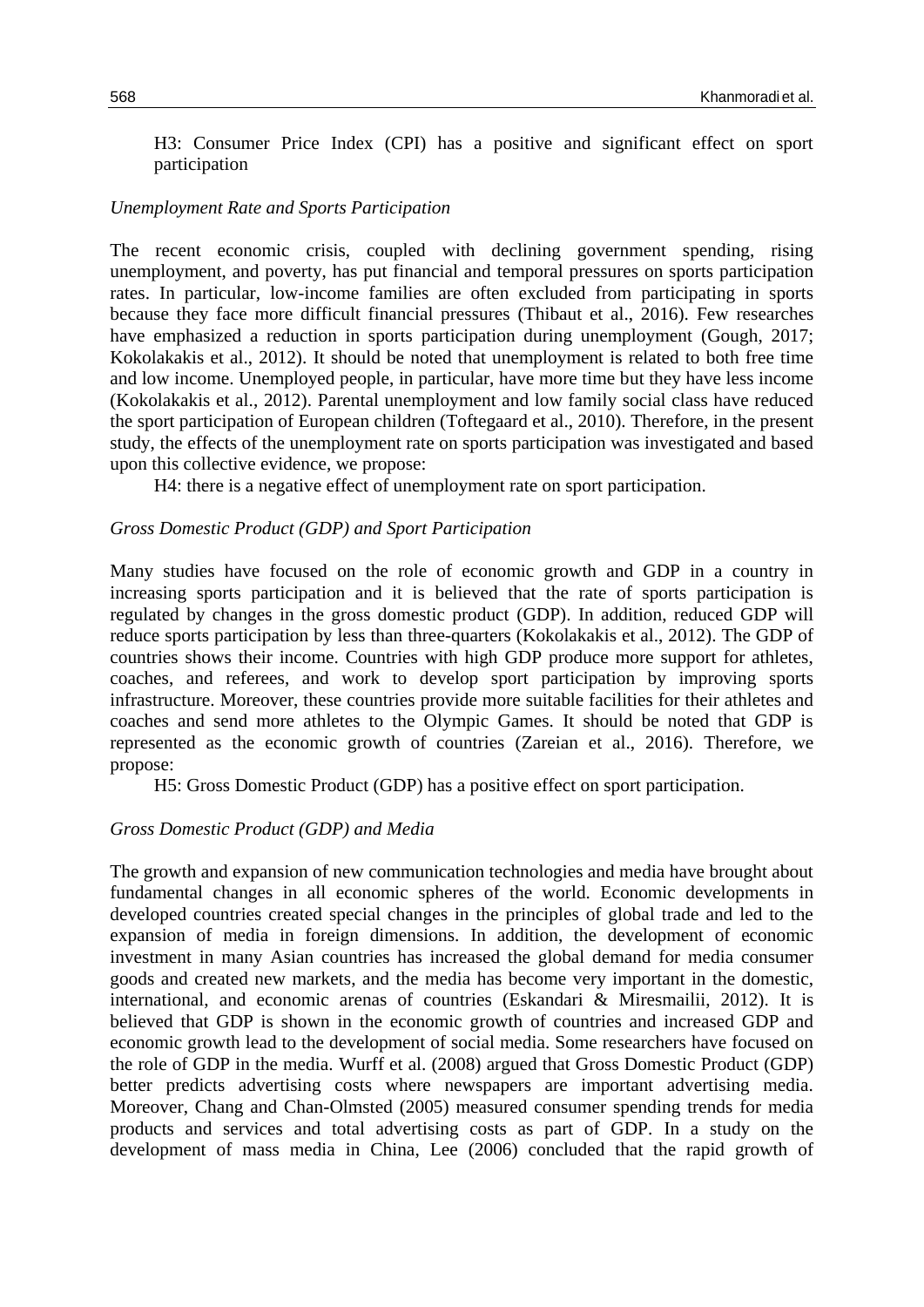television at a time when China is experiencing its fastest economic growth might indicate a bilateral strengthening relationship. On this basis, we propose:

H6: Gross Domestic Product (GDP) has a positive effect on media.

# *Population and Media*

When the population grows, it rapidly affects the technological change because due to large connecting nets and specialization of affairs, innovation and technology are increasing. The economics research literature confirms the relationship between population growth and innovation; throughout history, societies with higher primary populations have been more rapidly influenced by innovation and technology (Coccia, 2013). The role of technological change and globalization of information and communication technology in media consumption is important (Mahmodi et al., 2010). Therefore, with the increase in population, the media is encouraged to produce more programs and at the same time, the increase in technology due to the increase in population provides more facilities to the media. For this reason, we propose:

H7: The population has a significant and positive effect on social media.

# **Method**

The present study has an applied aspect in terms of purpose and because the research data was collected from previous periods and without the intervention of the researcher, so it is classified in the post-event and semi-experimental research group. A simultaneous equations approach (SEA) was used to investigate the interaction effect of sports media and sports participation with the emphasis on socio-economic variables. The data in this study are of the panel data type. Therefore, in this study, the panel data was created using data used for 28 provinces of Iran and in 14 years between 2004 and 2017. The panel model is estimated based on the two-stage least squares method (2SLS) using Eviews software (version 10). Therefore, first, the variables and data in this research are described, then the pattern of simultaneous equations is specified, and finally, complementary tests before estimating the equations are described.

# *Data and Variable Description*

The data used in this study for the variables of Sports Media (SM), Athletes' Sports Participation (ASP), Non-Athletes' Sports Participation (referees and coaches) (NASP), Consumer Price Index (CPI) of Food (CPI-FO), Consumer Price Index (CPI) of clothing (CPI-CL), Consumer Price Index (CPI) of Housing (CPI-HO), Unemployment Rate (UR), Gross Domestic Product (GDP), and Population (P) between 2004 and 2017 for 28 provinces of Iran were collected from the Iranian Statistics Center (ISC), Iranian Broadcasting Organization (IBO), Iranian Ministry of Economy and Finance (IMEF), Iranian Ministry of Youth and Sport (IMYS), and Iranian National Olympic Committee (INOC). It should be noted that the data related to the provinces of Tehran and Alborz were considered as one province, and the data related to provinces of Razavi Khorasan, North Khorasan, and South Khorasan were calculated in the form of one province that is called Khorasan. Thus, the data of all provinces of Iran were collected.

In this study, the Sports Media (SM) variable was estimated using the duration of radio and television sports programs broadcast. The variable of sports participation was considered for both athletes and referees and coaches, so the variable of sports participation was divided into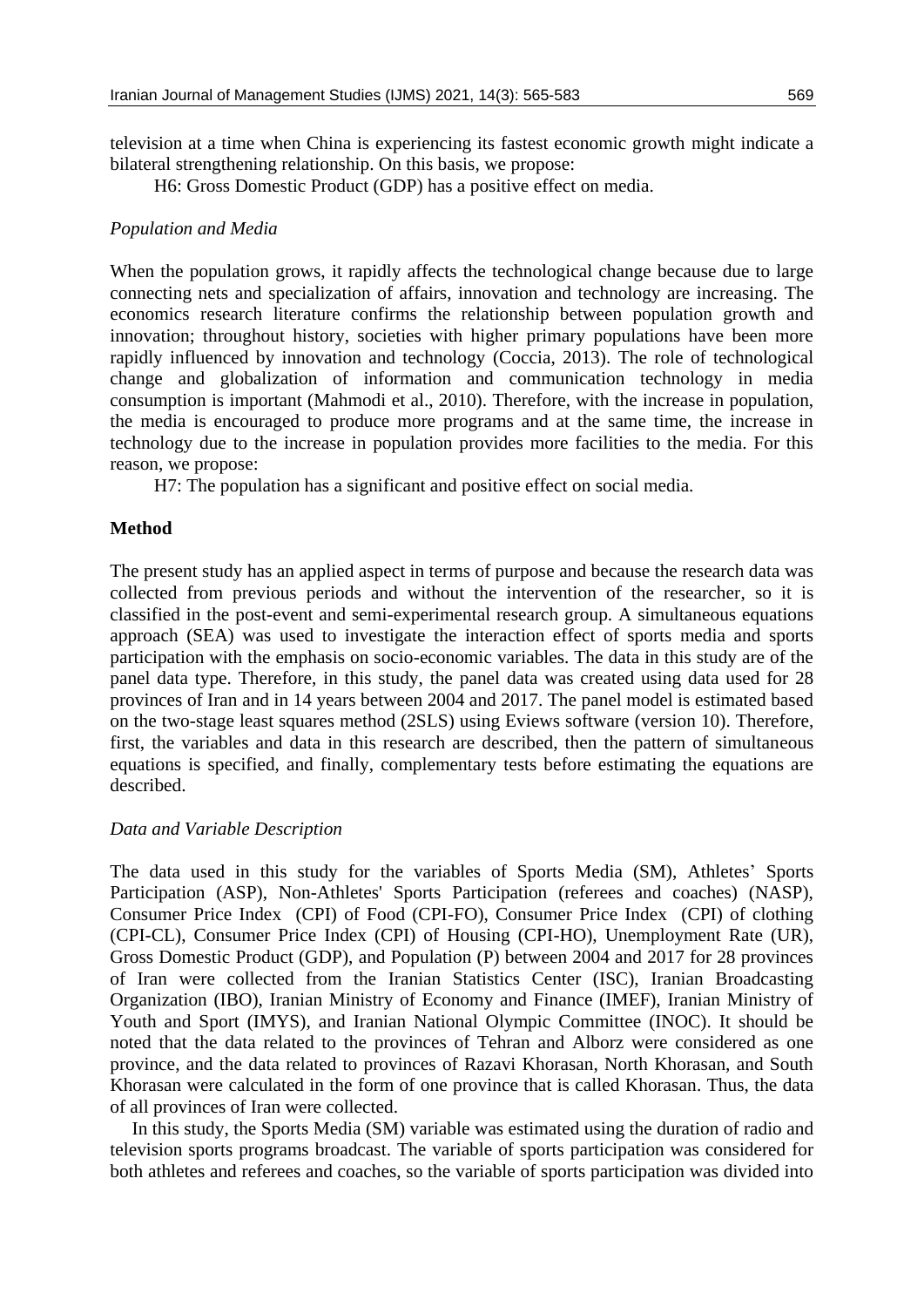two variables: Athletes' Sports Participation (ASP) and Non-Athletes' Sports Participation (referees and coaches) (NASP). The Athletes' Sports Participation (ASP) variable was estimated using the number of organized athletes who engaged in regular sports activities (depending on the season of sport) and usually had sports club membership and insurance cards. In addition, the Non-Athletes' Sports Participation (NASP) variable was estimated using the number of referees and coaches who had a coaching certificate in different sports. The Consumer Price Index (CPI) of Food and Drinks (CPI-FO), Clothing and Shoes (CPI-CL), Housing and Fuel costs (CPI-HO) were also estimated as further variables. Moreover, the ratio of the unemployed population to the active population determined the variable of the Unemployment Rate (UR), and the Gross Domestic Product (GDP) index was collected as another variable of the research. The Population (P) variable was estimated using the number of the members of all households in the province at the time of the census. The summary of this information is given in Table 1.

| <b>Table 1.</b> Variables, Definitions, Measurements and Data Sources |  |  |  |
|-----------------------------------------------------------------------|--|--|--|
|-----------------------------------------------------------------------|--|--|--|

| <b>Variable</b>                      | <b>Symbol</b> | <b>Definition and measurement</b>                                                                                   | Data source     |
|--------------------------------------|---------------|---------------------------------------------------------------------------------------------------------------------|-----------------|
| Sports Media                         | <b>SM</b>     | The duration of hours the radio and television<br>sports programs were broadcasted                                  | <b>IBO</b>      |
| Athletes' Sports<br>Participation    | ASP           | The number of organized at hetes who engaged in<br>regular sports activities with membership and<br>insurance cards | ISC, IMYS, INOC |
| Non-Athletes' Sport<br>Participation | <b>NASP</b>   | The number of referees and coaches with coaching<br>certificate in different sports                                 | ISC, IMYS, INOC |
| CPI of Food                          | CPI-FO        | The Consumer Price Index (CPI) of Food and<br><b>Drinks</b>                                                         | <b>IMEF</b>     |
| CPI of clothing                      | <b>CPI-CL</b> | The Consumer Price Index (CPI) of Clothing and<br><b>Shoes</b>                                                      | <b>IMEF</b>     |
| CPI of Housing                       | CPI-HO        | The Consumer Price Index (CPI) of Housing and<br><b>Fuel Costs</b>                                                  | <b>IMEF</b>     |
| <b>Unemployment Rate</b>             | <b>UR</b>     | The ratio of the unemployed population to the<br>active population                                                  | <b>IMEF</b>     |
| <b>Gross Domestic</b><br>Product     | <b>GDP</b>    | The Gross Domestic Product (GDP) index                                                                              | <b>ISC</b>      |
| Population                           | $\mathbf P$   | The number of members of all households in the<br>province at the time of the census                                | ISC, IMEF       |

#### *Model Specification (Simultaneous Equations Approach)*

The purpose of this study was to investigate the simultaneous effects between sports media and sports participation with an emphasis on socio-economics variables. Therefore, an economic estimate in the form of simultaneous equation models was considered to achieve this goal. In the simultaneous equation model, endogenous variables interact with each other and are affected by exogenous variables. In this study, variables of Sport media (SM), Athletes' sport participation (ASP), and Non-Athletes' Sport Participation (NASP) were considered as three endogenous variables, while socio-economic variables were identified as exogenous variables. Since instrumental variables are required in the simultaneous equation model, all exogenous variables were considered as instrumental variables. An endogenous variable is one whose numerical value is determined within the model, and the exogenous variable is one whose numerical value is determined outside the equation. In addition, an instrumental variable is one used to estimate the random effect of a number of exogenous variables on endogenous variables (Soori, 2012).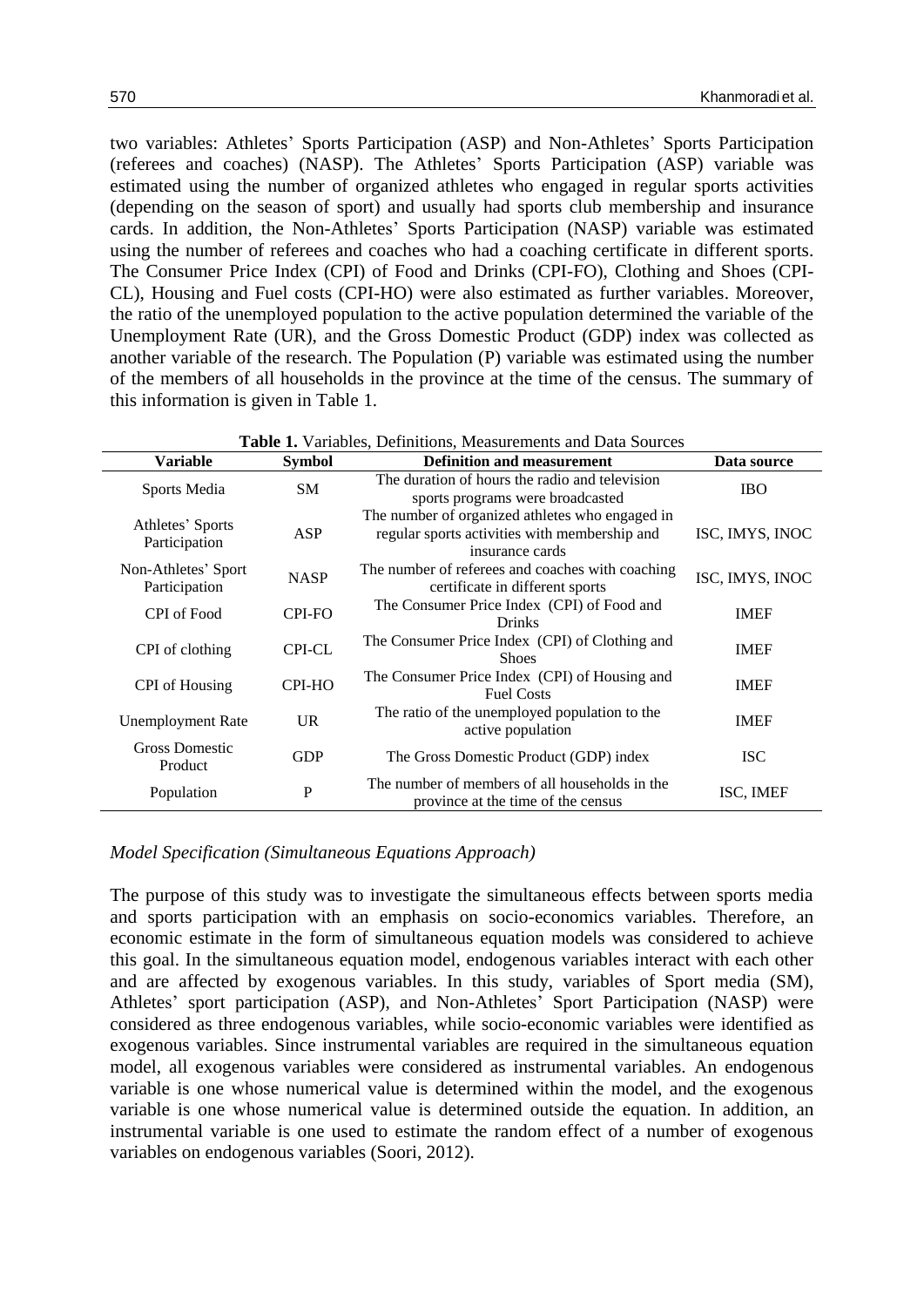Simultaneous equations differ from single-equation models. There are more than one dependent variable and more than one equation. A unique feature of simultaneous equations is that the dependent variable in one equation is an explanatory variable in the other equation of the system. For example, the sports media as an independent variable affects the dependent variable of Athletes' sports participation and at the same time, the sports media acts as a dependent variable for the independent variable of sports participation. In such cases, the ordinary least-squares (OLS) method cannot be applied due to the incompatibility of the resulting estimates. In other words, estimates, regardless of sample size, never reach actual values (Green, 2002). Single-equation and system methods are used in simultaneous equations. Some methods of single-equation include ordinary least Squares (OLS), indirect least squares method, instrumental variable method, tow-stage least squares (2SLS) method, and limited information maximum likelihood method. Some of the system methods include three-stage least squares (3SLS) and full information maximum likelihood method. In single-equation methods, each equation is estimated only according to the equations of that equation and without considering the limitations of the other equations. However, in system methods, all the information in the equation system is used to estimate the coefficients (Gujarati, 2003). In this study, based on the research hypotheses, we used the two-stage least squares (2SLS) method.

Thus, for this study, three equations were considered. In the first equation, Athletes' Sport Participation (ASP) was a function of Sports Media (SM), Non-Athletes' Sport Participation (NASP), the Consumer Price Index (CPI) of Food and Drinks (CPI-FO), the Consumer Price Index (CPI) of Clothing and Shoes (CPI-CL), the Consumer Price Index (CPI) of Housing and Fuel Costs (CPI-HO), and Unemployment Rate (UR). In the second equation, Non-Athletes' Sport Participation (NASP) was a function of Athletes' Sports Participation (ASP), Sports Media (SM), Gross Domestic Product (GDP), and the Unemployment Rate (UR). Finally, in the third equation of research, Sports Media (SM) was a function of Athletes' Sports Participation (ASP), Non-Athletes' Sports Participation (NASP), Gross Domestic Product (GDP), and Population (P).

$$
ASP_{it} = \alpha_0 + \alpha_1 \, NASP_{it} + \alpha_2 \, SM_{it} + \alpha_3 \, CPL \cdot \alpha_4 \, CPL \cdot CL_{it} + \alpha_5 \, CPL \cdot HO_{it} + \alpha_6 \, UR_{it} + \epsilon_{1it} \tag{1}
$$

$$
NASP_{it} = \beta_0 + \beta_1 ASP_{it} + \beta_2 SM_{it} + \beta_3 GDP_{it} + \beta_4 UR_{it} + \epsilon_{2it}
$$
\n(2)

$$
SM_{it} = \lambda_0 + \lambda_1 ASP_{it} + \lambda_2 NASASP_{it} + \lambda_3 GDP_{it} + \lambda_4 P_{it} + \varepsilon_{2it}
$$
\n(3)

Therefore, according to the research equations, a conceptual model for the present research was considered, which is shown in Figure 1.



**Figure 1.** Research Conceptual Model

#### *Complementary Tests*

Before simultaneous equations model estimation are carried out, complementary tests – including unit root test, Cointegration Test, Identifiability, F-Limer, and Hausman tests – and the test of endogenousness of the endogenous variables are necessary.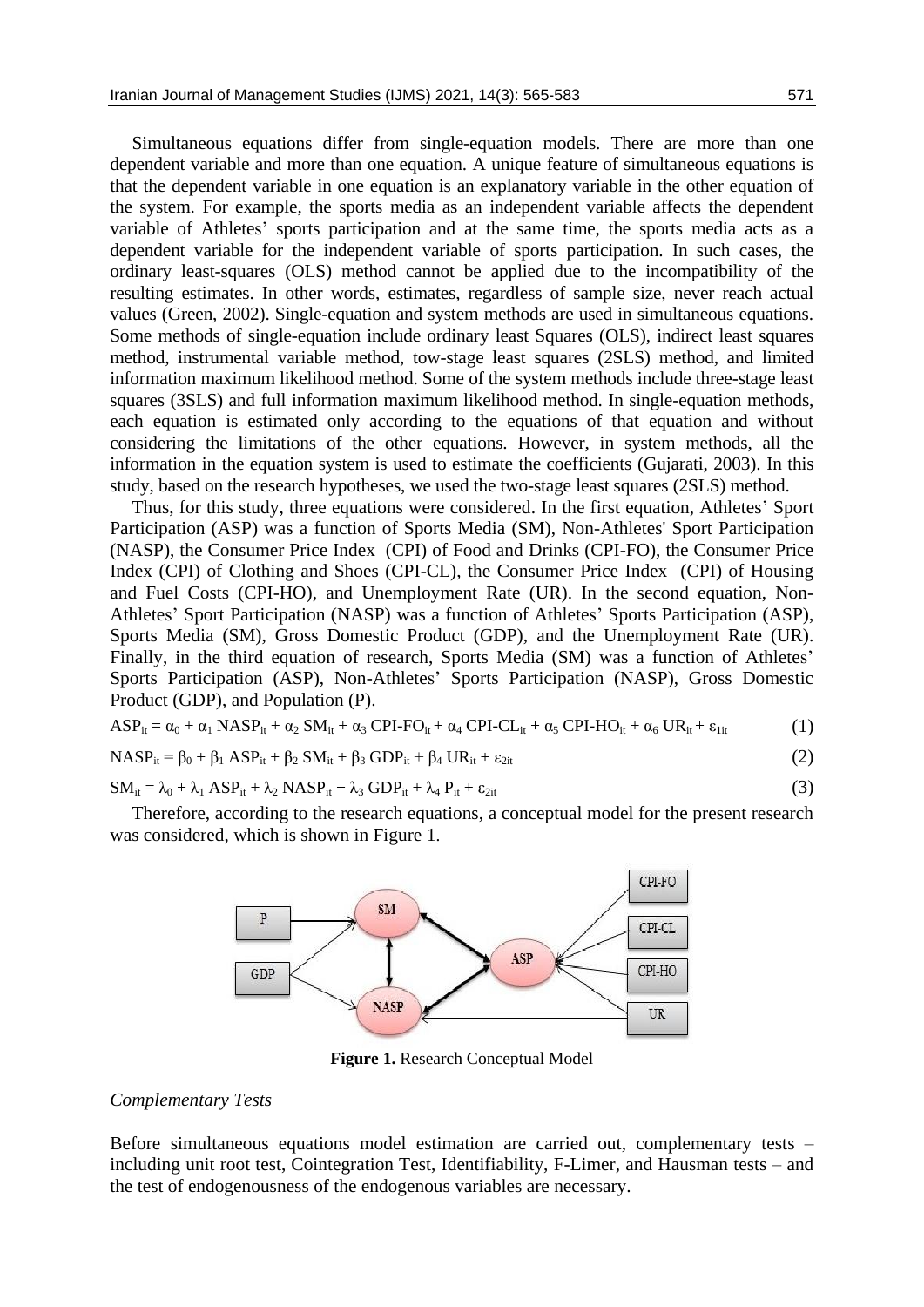Stationarity of variables: Before estimating the pattern, it is necessary to examine variables' reliability. A variable is stationary when its mean, variance, and self-correlation coefficients remain constant over time. In general, if the origin of the time of one variable changes, but its mean, variance, and covariance do not change, then the variable is said to be stationary; otherwise, the variable is not stationary. For this purpose, the ADF test for unit root is recommended Maddala and Wu (1999),

#### $(H_0:$ The variable is not stationary

#### $\big\{H_1\}_{n=1}^{110}$ The variable is stationary

The stationarity of the variables can be examined in three states including in level, on first difference, and second difference. The H0 hypothesis about variables whose significance levels are less than 0.05 is rejected, the variables on the level are stationary, and those variables will be accumulated from Zero ranks or I (0). If the significance level is more than 0.05, the variable is not stationary; in this case, its stationarity is examined on the first difference, and if the variable is stationary after the first difference, the variable will be accumulated from order 1 or I (1) (Maddala & Wu, 1999).

Cointegration Test: When there is evidence for a unit root in the data, the cointegration method can be useful to prevent the false regression and determine the long-run relationship between the variables. Panel cointegration tests have more power and validity than cointegration tests for the assessment of each section separately. In the panel data, Pedroni (2004) and Kao (1999) tests are used to examine the cointegration relationship (Baltagi, 2008). In this study, Kao test is used to investigate the cointegration relationship.

Identifiability: Two conditions – including the order condition (the necessary condition) and the rank condition (adequate condition) – should be considered for identifiability test. One of the simplest methods to check the order condition is to calculate K-k and m-1, where m and k respectively represent the number of endogenous variables and the number of predetermined variables in the equation under study. If  $K-k < m-1$ , the equation is unidentified or underidentified, and if K-k = m-1, the equation is exactly identified. Finally, if K-k > m-1, the equation is over-identified. In a model with M of equation and M of endogenous variable, if we can obtain at least one non-zero determinant of degree (M-1) (M-1) related to the coefficients of endogenous and predetermined variables outside the equation under consideration but considered in other equations, he equation will be identified and the rank condition will be met (Gujarati, 2003).

F-Limer and Hausman tests: This research required a combination of regression analysis and the pooled or panel model. For this purpose, the F-Limer test was used. If the period or inclination of the provinces was rejected based on the Limer statistic, the panel model would be used, and if not, the pooled model would be adopted (Baltagi, 2008). If the data were selected by the panel method, the Hausman test would be used to select between one of the fixed and random-effects models. If the  $H_0$  were rejected, the fixed-effects model would be used, and if not, the random-effects model would be used (Wooldridge, 2001).

The test of endogenousness of the endogenous variables: To accept the used model as a system of simultaneous equations, it was necessary to test the bias of endogenous variables. If the endogenousness of the endogenous variables was not achieved, simultaneous equations bias would be damaged; therefore, it could not be used with the system of simultaneous equations. Consequently, modified Hausman (1976) test was used to test the endogenousness of endogenous variables. This test was introduced by Davidson and MacKinnon (1983).

# **Results**

First of all, descriptive statistics of research variables are presented (Table 2). The results showed that the average of Athletes' Sport Participation (ASP) in Iran from 2004 to 2017 was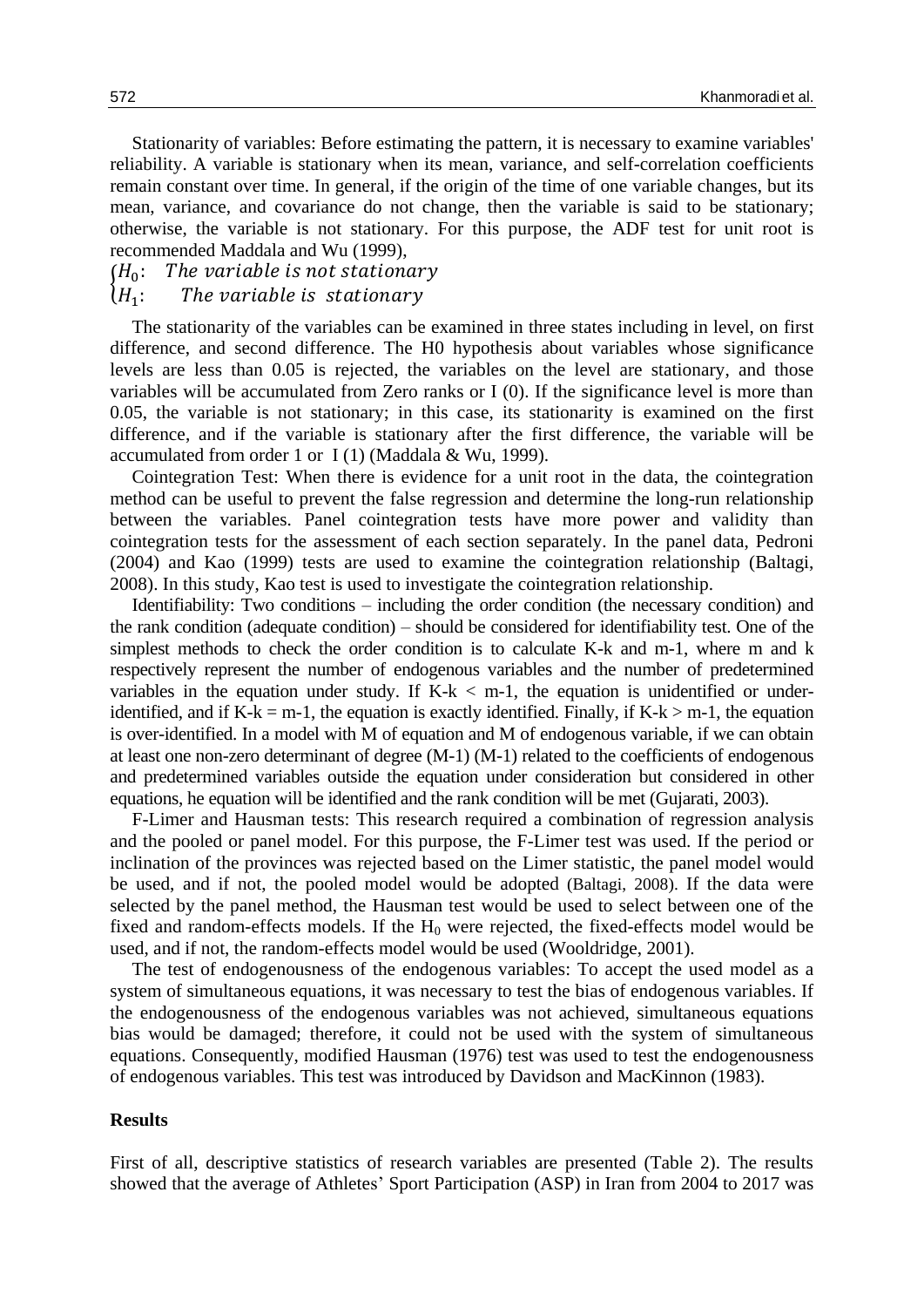88513/71 and the average ASP fluctuated from 10453 to 526235 athletes. The average of number of Non- Athletes' Sport Participation (coaches and referees) (NASP) was 10010/93, and it fluctuated from 492 to 86401 coaches and referees. The average of Sport Media (SM) was 1046/24 hours, and its average fluctuated from 32 to 25546 hours. The average of the variables the Consumer Price Index (CPI) of Food and Drinks (CPI-FO), the Consumer Price Index (CPI) of Clothing and Shoes (CPI-CL), and the Consumer Price Index (CPI) of Housing and Fuel Costs (CPI-HO) were 49/45, 48/29 and 54/74%, respectively. Moreover, the average value of Unemployment Rate (UR) was 12/63. In addition, the average Gross Domestic Product (GDP) was 4/91E+08. Finally, the average number for Population (P) was 26541199, which fluctuated from 494000 to 17429000 people (Table2).

| <b>Variables</b>                            | <b>Mean</b> | <b>Median</b> | <b>Standard</b><br>deviation | Max.       | Min.    | Jarque-Bera                     |
|---------------------------------------------|-------------|---------------|------------------------------|------------|---------|---------------------------------|
| Athletes' Sports Participation (ASP)        | 88513/71    | 57664         | 87341/97                     | 566235     | 10453   | 1925/42                         |
| Non-Athletes' Sport Participation<br>(NASP) | 10010/93    | 7585/500      | 10484/70                     | 86401      | 492     | (0/0000)<br>5950/33<br>(0/0000) |
| Sports Media (SM)                           | 1046/24     | 445           | 2968/88                      | 25546      | 32      | 14684/41<br>(0/0000)            |
| CPI of Food (CPI-FO)                        | 49/45       | 33/15         | 35/13                        | 116/80     | 10/50   | 44/97<br>(0/0000)               |
| CPI of clothing (CPI-CL)                    | 48/29       | 29/65         | 34/15                        | 112/50     | 9/40    | 50/95<br>(0/0000)               |
| CPI of Housing (CPI-HO)                     | 54/74       | 47            | 29/53                        | 110/80     | 14      | 34/45<br>(0/0000)               |
| Unemployment Rate (UR)                      | 12/63       | 11/60         | 5/13                         | 39/90      | 4/10    | 1630/47<br>(0/0000)             |
| Gross Domestic Product (GDP)                | $4/91E+08$  | $1/01E+08$    | $1/74E+09$                   | $2/82E+10$ | 6589935 | 461321/8<br>(0/0000)            |
| Population (P)                              | 26541199    | 1735500       | 2781183                      | 17429000   | 494000  | 2260/65<br>(0/0000)             |

**Table 2.** Descriptive Statistics of Research Variables

In this study, to investigate the stationarity of variables using the combined data, The ADF-Fisher test was used and the results showed that the probability of all variables was less than  $0/05$ . Therefore,  $H_0$  is rejected and variables in level and first difference and second are reliable (Table 3). Due to the difference of levels in the variables, it was necessary to examine the cointegration relationship between them. In the light of these conditions, Kao cointegration test was performed for all equations and the results showed that the cointegration relationship for the research equations was not confirmed (Table 4).

| <b>Table 3.</b> The Results of ADF-Fisher Test |                   |       |                   |        |                   |        |               |  |  |  |  |
|------------------------------------------------|-------------------|-------|-------------------|--------|-------------------|--------|---------------|--|--|--|--|
|                                                | Level             |       | 1st difference    |        | 2st difference    |        |               |  |  |  |  |
| <b>Variables</b>                               | ADF<br>statistics | Prob. | ADF<br>statistics | Prob.  | ADF<br>statistics | Prob.  | <b>Result</b> |  |  |  |  |
| Athletes' Sports<br>Participation (ASP)        | 79/83             | 0/01  |                   |        |                   |        | I(0)          |  |  |  |  |
| Non-Athletes' Sport<br>Participation (NASP)    | 41/47             | 0/92  | 126/41            | 0/0000 |                   |        | I(1)          |  |  |  |  |
| Sports Media (SM)                              | 59/03             | 0/36  | 151/30            | 0/0000 |                   |        | I(1)          |  |  |  |  |
| CPI of Food (CPI-FO)                           | 1/09              | 0/99  | 54/68             | 0/52   | 106/43            | 0/0001 | I(2)          |  |  |  |  |
| CPI of clothing (CPI-CL)                       | 71/31             | 0/08  | 77/90             | 0/02   |                   |        | I(1)          |  |  |  |  |
| CPI of Housing (CPI-HO)                        | 29/97             | 0/99  | 57/89             | 0/40   | 129/70            | 0/0000 | I(2)          |  |  |  |  |
| Unemployment Rate (UR)                         | 61/30             | 0/29  | 143/07            | 0/0000 |                   |        | I(1)          |  |  |  |  |
| <b>Gross Domestic Product</b><br>(GDP)         | 0/12              | 0/99  | 39/27             | 0/95   | 126/73            | 0/0000 | I(2)          |  |  |  |  |
| Population (P)                                 | 38/53             | 0/96  | 107/68            | 0/0000 |                   |        | I(1)          |  |  |  |  |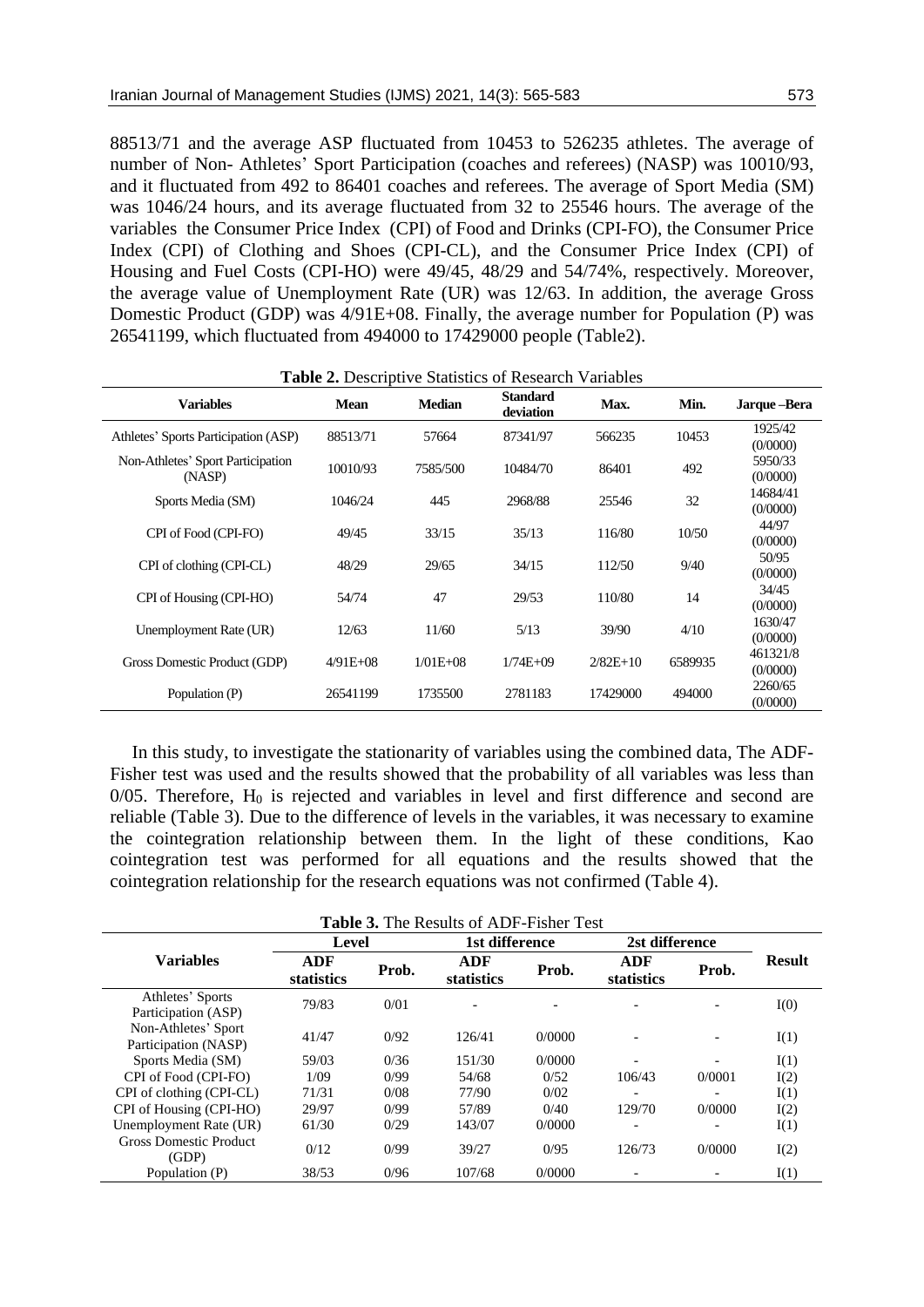| <b>Table 4.</b> The Results of Rao Connegration Test |     |             |       |  |  |  |  |  |  |
|------------------------------------------------------|-----|-------------|-------|--|--|--|--|--|--|
| equations                                            | ADF | t-Statistic | Prob. |  |  |  |  |  |  |
| Equation 1                                           | ADF | $-1/01$     | 0/15  |  |  |  |  |  |  |
| Equation 2                                           | ADF | 1/56        | 0/06  |  |  |  |  |  |  |
| Equation 3                                           | ADF | $-1/37$     | 0/08  |  |  |  |  |  |  |

**Table 4.** The Results of Kao Cointegration Test

According to the investigation of the order condition of identifiability, the results showed that the first equation was exactly identified and the second and third equations were overidentified (Table 5).

| <b>Table 5.</b> Investigation of Order Condition |     |     |                        |  |  |  |  |  |  |
|--------------------------------------------------|-----|-----|------------------------|--|--|--|--|--|--|
| <b>Equations</b>                                 | K-k | M-1 | <b>Identifiability</b> |  |  |  |  |  |  |
| Athletes' Sport Participation (Eq1)              | ∠   |     | exactly identified     |  |  |  |  |  |  |
| Non-Athletes' Sport Participation (Eq2)          |     |     | over-identified        |  |  |  |  |  |  |
| Sports Media (Eq3)                               |     |     | over-identified        |  |  |  |  |  |  |

In addition, to investigate the rank condition of identifiability, the determinant of the coefficients of the variables outside the equation has been calculated. Variables outside the first equation are included Gross Domestic Product (GDP) and population (P). Moreover, variables outside the second equation include Consumer Price Index (CPI) of Food and Drinks (CPI-FO), the Consumer Price Index (CPI) of Clothing and Shoes (CPI-CL), the Consumer Price Index (CPI) of Housing (CPI-Ho) and population (P). Finally, variables outside the third equation involve Consumer Price Index (CPI) of Food and Drinks (CPI-FO), the Consumer Price Index (CPI) of Clothing and Shoes (CPI-CL), the Consumer Price Index (CPI) of Housing (CPI-HO), and Unemployment Rate (UR). As regards, the determinants of the coefficients of the variables outside equations are opposite to zero; therefore, the rank condition of identifiability is established. Thus, it is possible to calculate the structural form coefficients using the summarized form coefficients.

$$
A = \begin{bmatrix} \beta_3 \\ \lambda_4 \end{bmatrix} |A| \neq 0
$$
 (4)

$$
A = \begin{bmatrix} \alpha_3 & \alpha_4 \\ \alpha_5 & \lambda_4 \end{bmatrix} |A| \neq 0 \tag{5}
$$

$$
A = \begin{bmatrix} \alpha_3 & \alpha_5 & \beta_4 \\ \alpha_4 & \alpha_6 & \end{bmatrix} |A| \neq 0
$$
 (6)

Before estimating equations, F-Limer test was used to determine whether data should be used as pooled or panel. The results showed that the significance level in equations for F-Limer (Chow) test was smaller than 0.05 (Table 6). Therefore, in this study, panel data were used. In the next step, the Hausman test was used to determine the fixed or random-effects model. In all of the equations, the significance levels were less than 0.05, which allowed for the rejection of the null hypothesis. Therefore, we elected to use a fixed-effects model (Table 6).

| <b>Table 0.</b> I -Ellifer and Hausman Tests. Building y Blansites |                  |            |        |        |                              |  |  |  |  |
|--------------------------------------------------------------------|------------------|------------|--------|--------|------------------------------|--|--|--|--|
| Test                                                               | <b>Equations</b> | statistics | Df.    | Prob.  | <b>Result</b>                |  |  |  |  |
|                                                                    | Equation 1       | 25/56      | 27/345 | 0/0000 | Estimation by panel          |  |  |  |  |
| F-Limer                                                            | Equation 2       | 6/37       | 27/347 | 0/0000 | Estimation by panel          |  |  |  |  |
|                                                                    | Equation 3       | 139/74     | 27/347 | 0/0000 | Estimation by panel          |  |  |  |  |
|                                                                    | Equation 1       | 10/57      | 6      | 0/0000 | Estimates with fixed effects |  |  |  |  |
| Hausman                                                            | Equation 2       | 47/02      | 4      | 0/0000 | Estimates with fixed effects |  |  |  |  |
| test                                                               | Equation 3       | 65/81      |        | 0/0000 | Estimates with fixed effects |  |  |  |  |

**Table 6.** F-Limer and Hausman Tests: Summary Statistics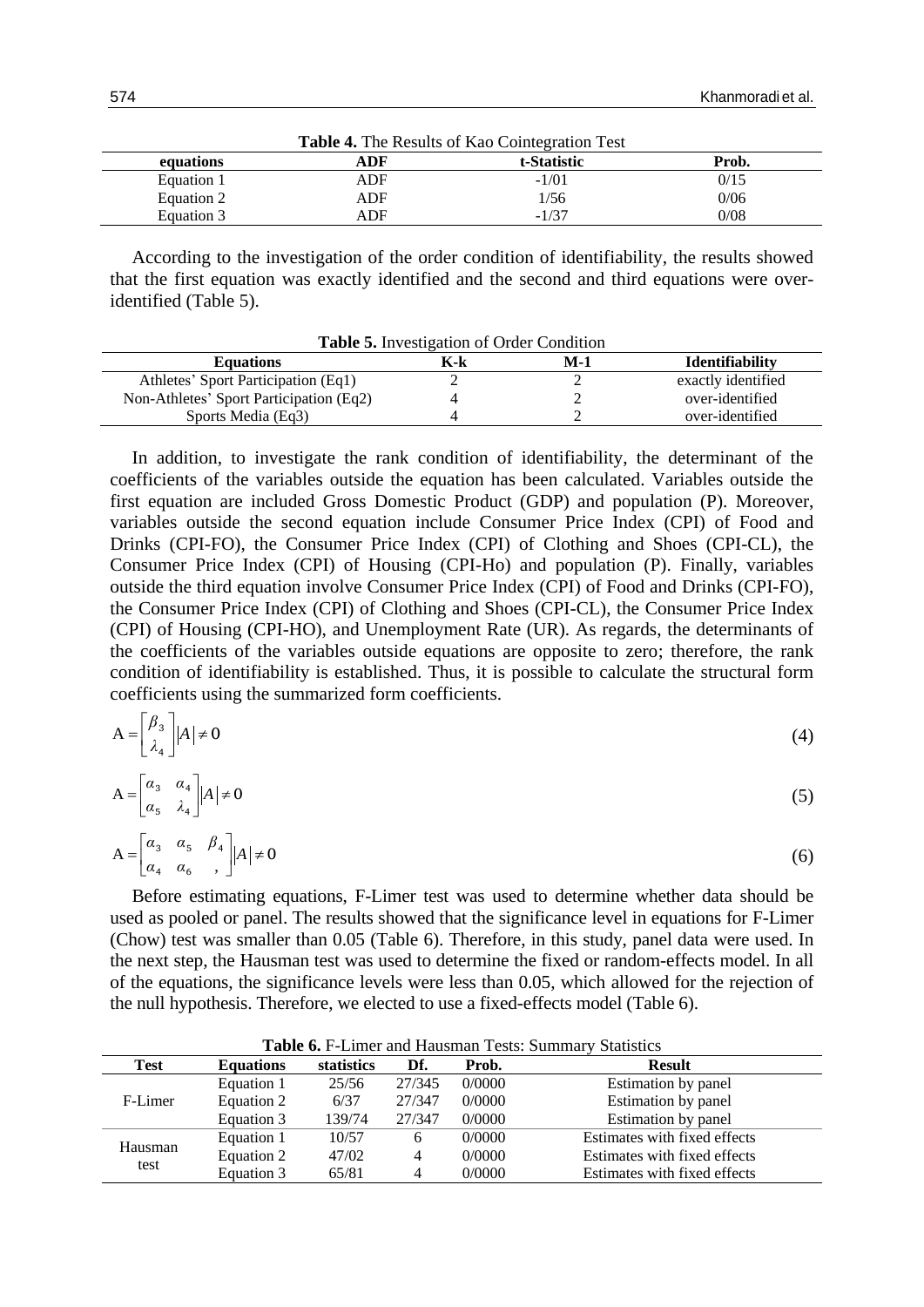To test the endogeneity of endogenous variables, modified Hausman's test (1976) was used. In this test, two regression equations are estimated. To test the endogeneity of Eq1, Athletes' Sport Participation (ASP) was estimated using all exogenous variables of the model. Then, the residual values resulting from estimation were considered as a separate variable (RES1). Next, the first equation was estimated with RES1 (as a new explanatory variable). If the new variable's coefficient (RES1) were significant, it would show that Athletes' Sport Participation (ASP) variable in the first equation was endogenous. According to the results of Table 6, the endogeneity of Athletes' Sport Participation is confirmed. For Non-Athletes' Sport Participation (NASP) and Sport Media (SM) variables, the new explanatory variables (RES2 and RES3) were used and the endogeneity of NASP and SM in the second and third equations were confirmed (Table 7).

| Test      | <b>Equations</b> | <b>Endogenous</b><br>variables | <b>New</b><br>Variables | Coefficient | Std.<br>Error | t-Statistic | Prob.  |
|-----------|------------------|--------------------------------|-------------------------|-------------|---------------|-------------|--------|
| Justified | Equation 1       | ASP                            | RES <sub>1</sub>        | 0/88        | 0/01          | 49/77       | 0/0000 |
| Hausman   | Equation 2       | NASP                           | RES <sub>2</sub>        | 0/95        | 0/02          | 34/49       | 0/0000 |
| test      | Equation 3       | SΜ                             | RES <sub>3</sub>        | 0/91        | 0/01          | 69/53       | 0/0000 |

**Table 7.** The Results of Endogeneity of Endogenous Variables

One of the characteristics of a simultaneous equation system is that the dependent variable in one equation appears as an explanatory variable in another equation of the system. This explanatory variable may be correlated with the residual of equation in which it is entered as the explanatory variable and it violates the classical assumption of  $cov(u, xi)=0$ . Therefore, in estimating system parameters – due to simultaneous equations bias that leads to inconsistent structural coefficients estimators – it is not possible to use the ordinary least squares (OLS) method (Aghaei & Rezagholizadeh, 2016). Therefore, to prevent this problem, we used the 2SLS method, and the OLS results are provided only for comparison with 2SLS estimators. Therefore, in this study, the criterion for analyzing results was comprised of 2SLS estimators.

| (1) $\text{ASP}_{it} = \alpha_0 + \alpha_1 \text{ NASA}_{it} + \alpha_2 \text{SM}_{it} + \alpha_3 \text{CPI-FO}_{it} + \alpha_4 \text{CPI-CL}_{it} + \alpha_5 \text{CPI-HO}_{it} + \alpha_6 \text{UR}_{it} + \epsilon_{lit}$ |            |                    |            |                   |            |         |                      |        |  |  |
|------------------------------------------------------------------------------------------------------------------------------------------------------------------------------------------------------------------------------|------------|--------------------|------------|-------------------|------------|---------|----------------------|--------|--|--|
| Independent                                                                                                                                                                                                                  |            | <b>Coefficient</b> |            | <b>Std. Error</b> |            |         | t-Statistic<br>Prob. |        |  |  |
| variables                                                                                                                                                                                                                    | <b>OLS</b> | 2SLS               | <b>OLS</b> | 2SLS              | <b>OLS</b> | 2SLS    | <b>OLS</b>           | 2SLS   |  |  |
| Non-Athletes' Sport                                                                                                                                                                                                          |            |                    |            |                   |            |         |                      |        |  |  |
| Participation                                                                                                                                                                                                                | 4/29       | 1/54               | 0/31       | 0/44              | 13/63      | 3/49    | 0/0000               | 0/0005 |  |  |
| (NASP)                                                                                                                                                                                                                       |            |                    |            |                   |            |         |                      |        |  |  |
| Sports Media (SM)                                                                                                                                                                                                            | 13/21      | 28/88              | 1/06       | 3/0.5             | 12/37      | 9/46    | 0/0000               | 0/0000 |  |  |
| CPI of Food (CPI-                                                                                                                                                                                                            | $-4526/56$ | $-9217/66$         | 1894/74    | 1287/26           | $-2/38$    | $-7/16$ | 0/01                 | 0/0000 |  |  |
| FO)                                                                                                                                                                                                                          |            |                    |            |                   |            |         |                      |        |  |  |
| CPI of clothing                                                                                                                                                                                                              | $-2166/15$ | $-3627/68$         | 1065/58    | 388/15            | $-2/03$    | $-9/34$ | 0/04                 | 0/0000 |  |  |
| $(CPI-CL)$                                                                                                                                                                                                                   |            |                    |            |                   |            |         |                      |        |  |  |
| <b>CPI</b> of Housing                                                                                                                                                                                                        | $-1208/24$ | $-2236/15$         | 767/99     | 569/34            | $-1/57$    | $-3/92$ | 0/11                 | 0/0001 |  |  |
| $(CPI-HO)$                                                                                                                                                                                                                   |            |                    |            |                   |            |         |                      |        |  |  |
| Unemployment                                                                                                                                                                                                                 | 566/003    | $-1484/67$         | 533/48     | 488/03            | 1/06       | $-3/04$ | 0/28                 | 0/002  |  |  |
| Rate (UR)                                                                                                                                                                                                                    |            |                    |            |                   |            |         |                      |        |  |  |

**Table 8.** Estimating of First by OLS and 2SLS Methods

The results of the 2SLS estimate in Table 8 showed that non-athletes' sport participation (NASP) and sports media (SM) has a positive and significant effect on Athletes' Sport Participation (ASP). This shows that increasing the variables of sports media (SM) and Non-Athletes' Sports Participation (NASP) leads to an increase in the Athletes' Sport Participation (ASP). Moreover, the coefficient of the variables of the Consumer Price Index (CPI) of Food and Drinks (CPI-FO), the Consumer Price Index (CPI) of Clothing and Shoes (CPI-CL), and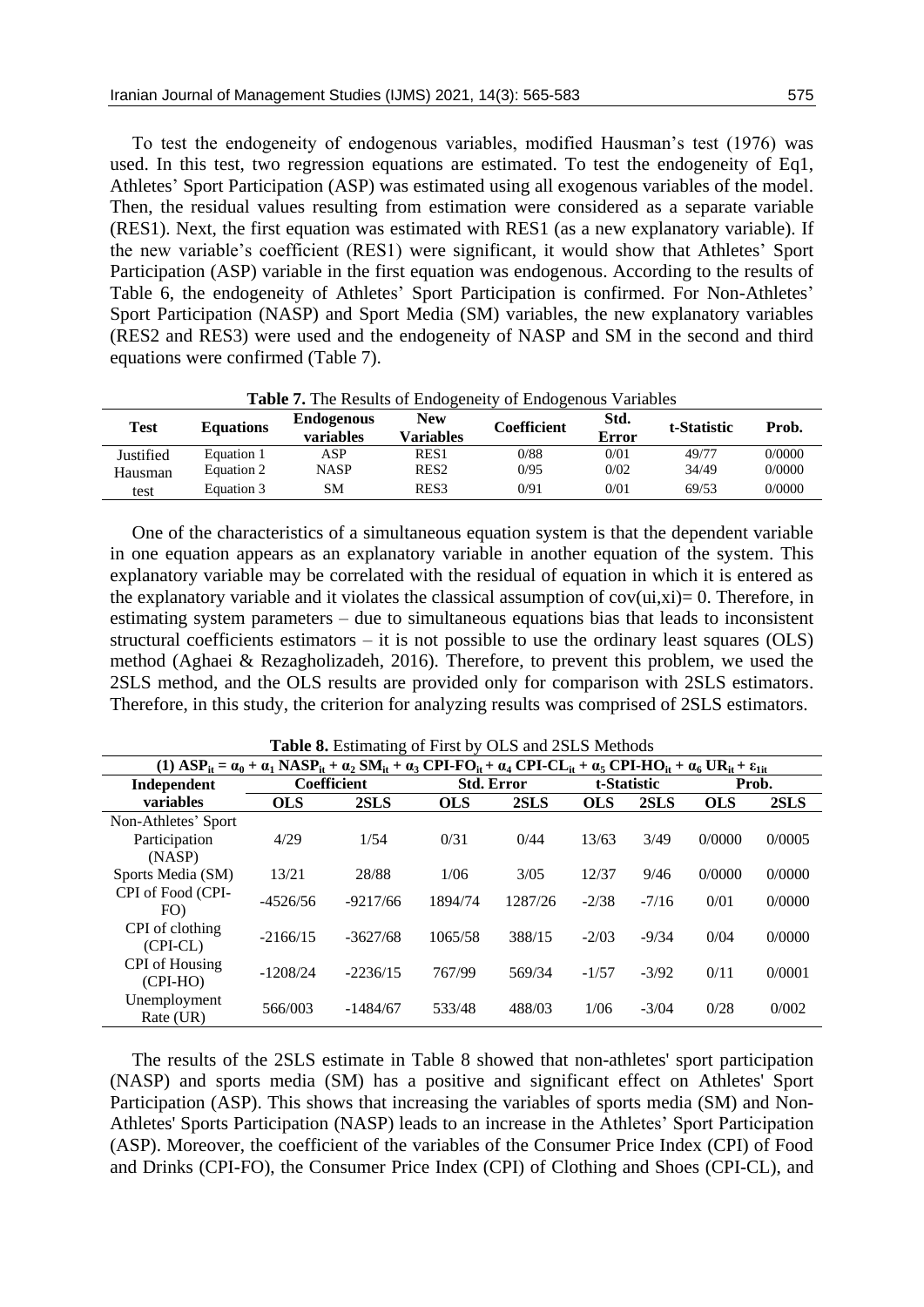the Consumer Price Index (CPI) of Housing and Fuel Costs (CPI-HO) are negative and significant. In fact, CPI-FO, CPI-CL, and CPI-HO have a significant and negative effect on Athletes' Sport Participation (ASP). Furthermore, the increased variables of CPI-FO, CPI-CL, and CPI-HO lead to decreased Athletes' Sport Participation (ASP). Finally, the unemployment rate (UR) coefficient is negative and significant, meaning that the unemployment rate (UR) has a negative and significant effect on the Athletes' Sport Participation (ASP). In fact, the increased unemployment rate (UR) leads to decreased Athletes' Sport Participation (ASP).

| 2) $NASP_{it} = \beta_0 + \beta_1 ASP_{it} + \beta_2 SM_{it} + \beta_3 GDP_{it} + \beta_4 UR_{it} + \epsilon_{2it}$ |            |                    |            |                   |            |             |            |        |  |  |  |  |
|---------------------------------------------------------------------------------------------------------------------|------------|--------------------|------------|-------------------|------------|-------------|------------|--------|--|--|--|--|
| Independent                                                                                                         |            | <b>Coefficient</b> |            | <b>Std. Error</b> |            | t-Statistic |            | Prob.  |  |  |  |  |
| variables                                                                                                           | <b>OLS</b> | 2SLS               | <b>OLS</b> | 2SLS              | <b>OLS</b> | 2SLS        | <b>OLS</b> | 2SLS   |  |  |  |  |
| Athletes' Sport                                                                                                     |            |                    |            |                   |            |             |            |        |  |  |  |  |
| Participation                                                                                                       | 0/06       | 0/23               | 0/005      | 0/08              | 13/21      | 2/75        | 0/0000     | 0/006  |  |  |  |  |
| (ASP)                                                                                                               |            |                    |            |                   |            |             |            |        |  |  |  |  |
| Sports Media (SM)                                                                                                   | 0/09       | 9/01               | 0/15       | 2/15              | 0/59       | 4/18        | 0/55       | 0/0000 |  |  |  |  |
| Gross Domestic                                                                                                      | $1/85E-$   | $1/87E-06$         | $1/25E-$   | $6/04E-$          | 8/24       | 3/09        | 0/0000     | 0/002  |  |  |  |  |
| Product (GDP)                                                                                                       | 06         |                    | 07         | 07                |            |             |            |        |  |  |  |  |
| Unemployment                                                                                                        | $-2/76$    | $-128/41$          | 65/02      | 216/51            | $-0/04$    | $-0/59$     | 0/96       | 0/55   |  |  |  |  |
| Rate (UR)                                                                                                           |            |                    |            |                   |            |             |            |        |  |  |  |  |

Table 9. The Estimation of Second Equation With OLS and 2SLS Methods

The results showed that the variables of Athletes' Sport Participation (ASP) and Sports Media (SM) have a positive and significant effect on Non-Athletes' Sports Participation (NASP). This means that increased Sports Media (SM) and Athletes' Sports Participation (ASP) lead to increased Non-athletes' Sport Participation (NASP). Gross Domestic Product (GDP) has a positive and significant effect on Non-Athletes' Sports Participation (NASP), but this effect is very weak. Finally, the Unemployment Rate (UR) has a negative effect on Non-Athletes' Sports Participation (NASP) but this effect was not significant (Table 9).

|                 | (3) $\text{SM}_{\text{it}} = \lambda_0 + \lambda_1 \text{ ASP}_{\text{it}} + \lambda_2 \text{NASP}_{\text{it}} + \lambda_3 \text{ GDP}_{\text{it}} + \lambda_4 \text{P}_{\text{it}} + \epsilon_{2\text{it}}$ |                    |                   |            |             |         |            |        |  |  |  |  |  |
|-----------------|--------------------------------------------------------------------------------------------------------------------------------------------------------------------------------------------------------------|--------------------|-------------------|------------|-------------|---------|------------|--------|--|--|--|--|--|
| Independent     |                                                                                                                                                                                                              | <b>Coefficient</b> | <b>Std. Error</b> |            | t-Statistic |         |            | Prob.  |  |  |  |  |  |
| variables       | <b>OLS</b>                                                                                                                                                                                                   | 2SLS               | <b>OLS</b>        | 2SLS       | <b>OLS</b>  | 2SLS    | <b>OLS</b> | 2SLS   |  |  |  |  |  |
| Athletes' Sport |                                                                                                                                                                                                              |                    |                   |            |             |         |            |        |  |  |  |  |  |
| Participation   | 0/005                                                                                                                                                                                                        | 0/01               | 0/002             | 0/009      | 2/49        | 2/009   | 0/01       | 0/04   |  |  |  |  |  |
| (ASP)           |                                                                                                                                                                                                              |                    |                   |            |             |         |            |        |  |  |  |  |  |
| Non-Athletes'   |                                                                                                                                                                                                              |                    |                   |            |             |         |            |        |  |  |  |  |  |
| Sport           | $-7008$                                                                                                                                                                                                      | $-19$              | 0/01              | 0/10       | $-0/55$     | $-1/86$ | 0/58       | 0/06   |  |  |  |  |  |
| Participation   |                                                                                                                                                                                                              |                    |                   |            |             |         |            |        |  |  |  |  |  |
| (NASP)          |                                                                                                                                                                                                              |                    |                   |            |             |         |            |        |  |  |  |  |  |
| Gross Domestic  | $1/32E-07$                                                                                                                                                                                                   | 4/48E-07           | $7/31E-08$        | $2/50E-07$ | 1/81        | 1/79    | 0/07       | 0/07   |  |  |  |  |  |
| Product (GDP)   |                                                                                                                                                                                                              |                    |                   |            |             |         |            |        |  |  |  |  |  |
| Population(P)   | 0/0007                                                                                                                                                                                                       | 0/0007             | $6/57E-05$        | 0/0001     | 10/65       | 4/62    | 0/0000     | 0/0000 |  |  |  |  |  |

**Table 10.** The Estimating of Third Equation With OLS and 2SLS Methods

The results showed that the variables of Athletes' Sports Participation (ASP) and Population (P) have a positive and significant effect on Sports Media (SM), but the effect of GDP and Non-Athletes' Sport Participation (NASP) on Sports Media (SM) was not significant (Table 10).

In summary, the investigation of research equations concludes that there is an interactive, significant, and positive relationship between Sports Media (SM) and Athletes' Sport Participation (ASP). This shows that increasing the content of Sports Media (SM) leads to an increase in the Athletes' Sport Participation (ASP). At the same time, increasing ASP leads to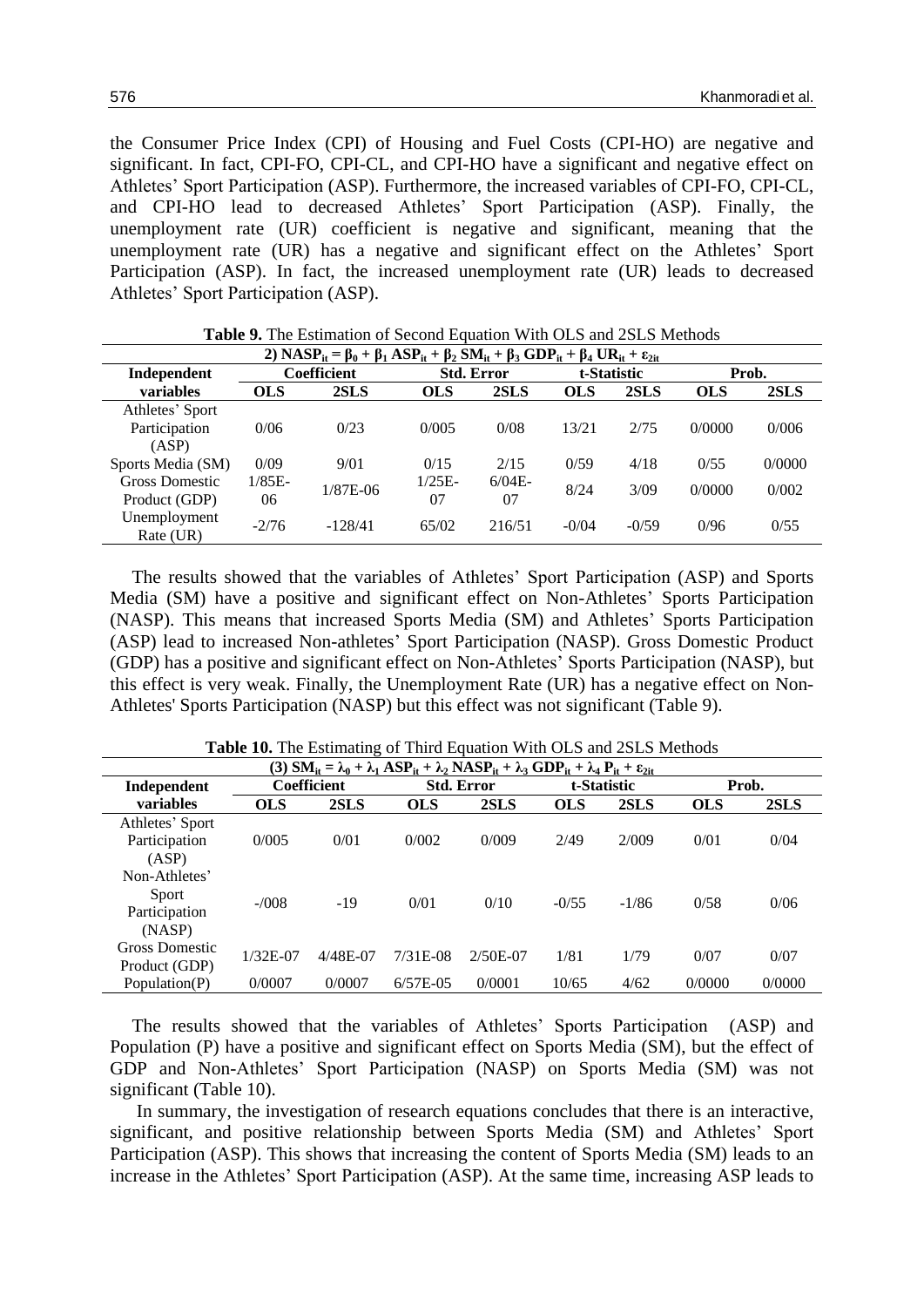the development of Sports Media (tables 8 and 10). Moreover, there is an interactive, significant, and positive relationship between Athletes' Sport Participation (ASP) and Non-Athletes' Sports Participation (NASP), and these two variables lead to an increase in each other (tables 8 and 9). Finally, the effect of Sports Media (SM) on Non-Athletes' Sport Participation (NASP) is positive and significant, but the effect of Non-Athletes' Sport Participation (NASP) on Sports Media (SM) is not significant and there is not an interactive effect between NASP and SM (tables 9 and 10).

In the investigation of socio-economic factors, results show that the variables of the CPI of Food and Drinks (CPI-FO), CPI of Clothing and Shoes (CPI-CL), CPI of Housing and Fuel Costs (CPI-HO), and Unemployment Rate (UR) have a negative and significant effect on Athletes' Sport Participation (ASP). In addition, the effect of GDP on Non-Athletes' Sport Participation (NASP) was weakly positive and significant. Finally, Population (P) had a positive and significant on Sport Media (SM).

# **Discussion**

This study aimed to investigate the interactive effect of sports media and sport participation with an emphasis on the socio-economics factors. The study used an econometric model based on simultaneous equations approach with the 2SLS method to analyze panel data. The empirical results show interesting and new findings.

According to the first hypothesis, there is an interactive, significant, and positive effect between sports media and athletes sport participation. This shows that increasing the content of sports media leads to an increase the athletes' sport participation, and at the same time, increasing ASP leads to the development of sports media. In addition, the effect of sports media on non-athletes' sport participation (coaches and referees) is positive and significant. This result is consistent with the researches of Dart (2012), Gulam (2016), Horne (2005), and Lines (2007). These researchers emphasized the interactive effect between the media and sports participation. Gulam (2016) emphasized the role of various social media tools in various aspects of sports. Dart (2012) explores the interaction between media and sports in terms of professional sports and new media technologies. Lines (2007) investigated the effect of selected sports media events on the active participation of a group of young people aged 14 and 15. He believed that watching sports through the media would provide new opportunities for physical activity, and that sports media images and messages would enhance athletic performance. In fact, the relationship between sports media and sports participation is tense. Horne (2005) emphasizes the relationship between social media and sports and considers the importance of their role in the development of popular culture. Almost everyone in today's world deals with the phenomenon of sports. Individuals or athletes, referees, coaches, or sports fans follow sports news and content in social media such as radio, television, and newspapers. Social media leads to increased interest in sports, and this increase in audience interest is encouraging sports media such as radio and television to cover a wide range of sports programs (Gulam, 2016).

According to the second hypothesis, there is an interactive, significant, and positive effect between Athletes' Sport Participation and Non-Athletes' Sports Participation, and these two variables lead to an increase in each other. This result is consistent with the researches of Aleksic-Veljkovic et al. (2016), Bolter and Weiss (2013), and Zardoshtian et al. (2016). Bolter and Weiss (2013) evaluated the adolescent athletes' perceptions of coaches' behaviors that reinforce or inhibit of athlete behaviors and concluded that four coaching behaviors (i.e., modeling, reinforcing, teaching, and prioritizing winning) were associated with social and antisocial behaviors. In a study about the difference between athletes' perceptions of coaching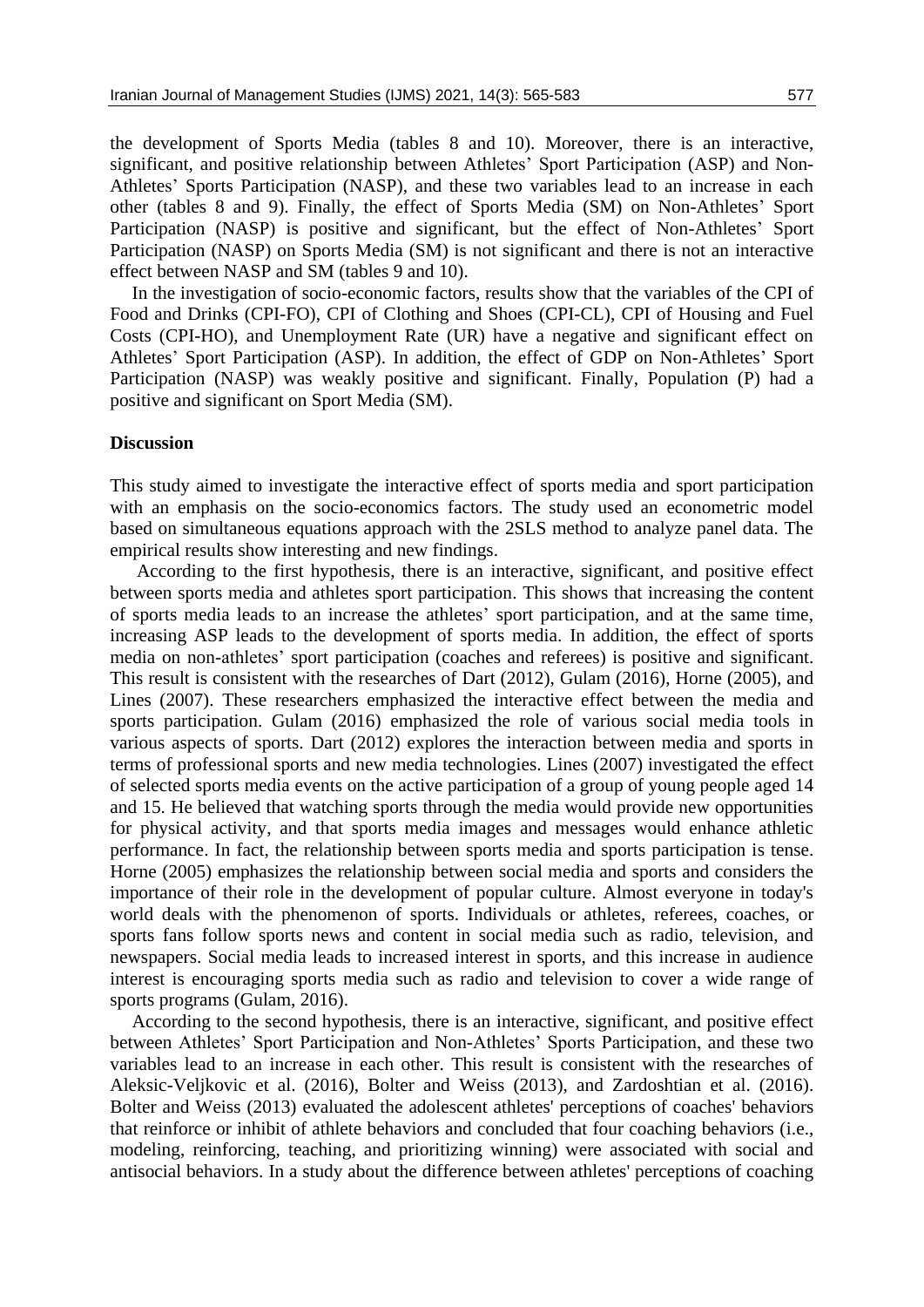behaviors in individual and team sports, Aleksic-Veljkovic et al. (2016) concluded that the behavior of the coach directed towards improving the performance of athletes` was evaluated higher than athletes in individual sports. Zardoshtian et al. (2016) emphasized the role of coaching power resources on the success of Iranian youth boxers. Today, the coach-athlete relationship has attracted increasing attention from sports scientists. Undoubtedly, in today's sport, athletes cannot succeed without having a knowledgeable and worthy coach. A coach with good performance causes loyalty, emotional attachment, and great effort to achieve the goals of the group, believes in the values of the team and desires to join it, participates in affairs, feels proud to be a member of the club, and makes a commitment for athletes become (Zardoshtian et al., 2016).

According to the third hypothesis, CPI of Food and Drinks, CPI of Clothing and Shoes, and CPI of Housing and Fuel Costs have a negative and significant effect on athletes' sport participation. This result is consistent with the researches of Calabuig et al. (2014), Chang et al. (2009), and Vandendriessche et al. (2012). Calabuig et al. (2014) argued that increased prices have a direct impact on predicting the future goals of sports consumers. Vandendriessche et al. (2012) argued that socio-economic status (SES) affects sports participation. Chang et al. (2009) argued that the satisfaction of sports participants has a direct effect on consumer loyalty, which involves several dimensions such as reduced price sensitivity. The CPI and the inflation rate announced are calculated based on the consumption pattern (basket of goods) of the society average, so different households in the society are affected by the increases in prices due to differences in consumption patterns (i.e., differences in the cost share of items covered by the CPI basket such as food and drinks, Clothing and Shoes, and Housing and Fuel Costs) (Komijani & Ghiasvand, 2009). Sports participation is also affected by this price increase and economic inequality of households because marketing literature states that price is an important factor that determines customer satisfaction, and customers refer to valuable prices in assessing the value of services (Cronin. Jr. et al., 2000). Marketing managers need to understand how sports consumers respond to price changes. In summary, there is a relationship between consumer satisfaction and price (Calabuig et al., 2014).

According to the fourth hypothesis, the Unemployment Rate has a negative and significant effect on Athletes' Sport Participation. This shows that increasing the Unemployment Rate leads to decreased Athletes' Sport Participation. This result is consistent with the researches of Gough (2017) and Kokolakakis et al. (2012). Gough (2017) concluded that for men, unemployment does not have any effect on sport participation but for women, unemployment influences increased sport participation. Kokolakakis et al. (2012) stated that job status has a positive effect on sports participation, while the effect of unemployment and retirement on sports participation is negative. However, it should be noted that unemployment means more free time but less income to spend (Brochado et al., 2017).

According to the fifth hypothesis, the effect of GDP on Non-Athletes' Sport Participation is weakly positive and significant. This shows that increased GDP leads to increased Non-Athletes' Sport Participation. This result is consistent with the research of Kokolakakis et al. (2018) who analyzed the sports participation legacy of the 2012 London Olympics. They concluded that participation rates were adjusted to take into account seasonality and changes in the gross domestic product (GDP), accounting in this way for the effect of the then-recent economic recession. Countries that have a high ranking in GDP are the leaders and medalists of the Olympics. De Bosscher et al. (2006) emphasize the GDP role in sports international success, and countries with high GDP have more support for different parts of the sport (Zareian et al., 2016).

According to the sixth hypothesis, the effect of GDP on Sports Media (SM) is weakly positive but is not significant. Therefore, the results of the present study are inconsistent with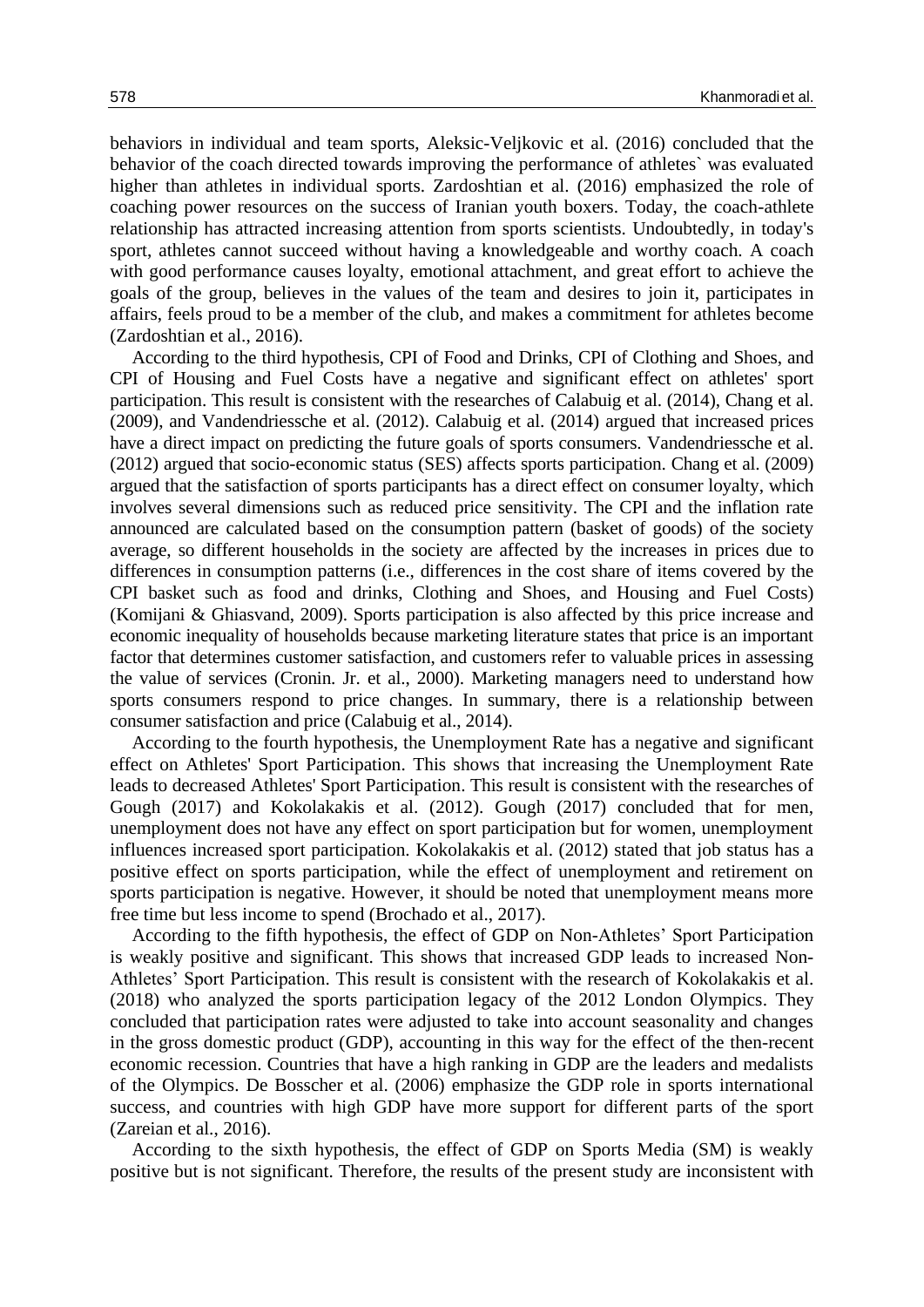the results of most studies because various studies have confirmed the role of a country's economic growth in media development. In addition, these researches argued that countries with high GDP produce more opportunities and more benefits for the media (Chang et al., 2009; Lee, 2006; Wurff et al., 2008).

Finally, According to the seventh hypothesis, Population (P) has a positive and significant effect on Sports Media (SM). The issue of population is one of the most important topics in economic development strategies. Economic experts do not consider the population to be bad or good at all, and they believe that by using it appropriately for the development of resources and the combination of capital and infrastructure, the population can be a factor for the growth of countries.

#### **Conclusion**

The media has always played a key role in covering and live broadcast of sporting major events such as the Olympics, the FIFA World Cup, and the production of sports programs in the field of leisure-time physical activity. The coverage of these events and the production of sports programs lead to generating information and news and encouraging young athletes to participate in sports. On the other hand, media benefit a lot through the coverage of sports events (as a very valuable product) in radio and television using attracting sponsors, advertisements, audiences, etc., Therefore, due to the positive effects that media and sports have on each other, there are interactive effects between them. The media plays a key role in producing the programs needed by referees and coaches. It paves the way for their greater recognition, job attraction, and more income generation, and ultimately it encourages them to try more as a key element in the sports.

Various studies have emphasized the coach-athlete relationship. On the one hand, knowledgeable, experienced, and expert coaches play an important role in the development of the athlete. The role of the coach is so important that it can determine the success or failure of an athlete in future. On the other hand, athletes shape the coaches' behavior with their relative individual differences, and it is the type of athletes' behavior that determines the type of coaches' behavior. In addition, referees are in two-way interactions with coaches and athletes. The behavior of the coach and the athlete affects the refereeing decisions, and experienced and committed referees create a fair result in the competition field. Therefore, the reasonable behavior of the coach, referee, and athlete towards each other relieves stress, fear, and failure from them, and leads to success. Therefore, in order to promote referees and coaches, various educational, financial, and spiritual support packages can be used to promote them to have a positive impact on athletes. Moreover, psychological training is necessary for athletes to appropriately communicate with referees and coaches.

Due to the background of research, the role of socio-economic factors is important in the interaction effect between media and sport. According to the results of the research, increasing the role of Consumer Price Index (CPI) in basic needs of life such as food, clothing, and housing is a very important economic factor in the continuation of sports participation of athletes because price is a determining factor in sports participation. Increased Consumer Price Index (CPI) leads to increased inflation; therefore, in this situation, the purchasing power of sports consumers for sports participation will be low because all the purchasing power of the family is focused on meeting the basic needs of living, and the share of sports expenses in the household basket is reduced. Consequently, policymakers should use actions such as the allocation of sports subsidies, the reduction of the price of sports services, the development of private sector, etc. to increase the opportunity of sports participation when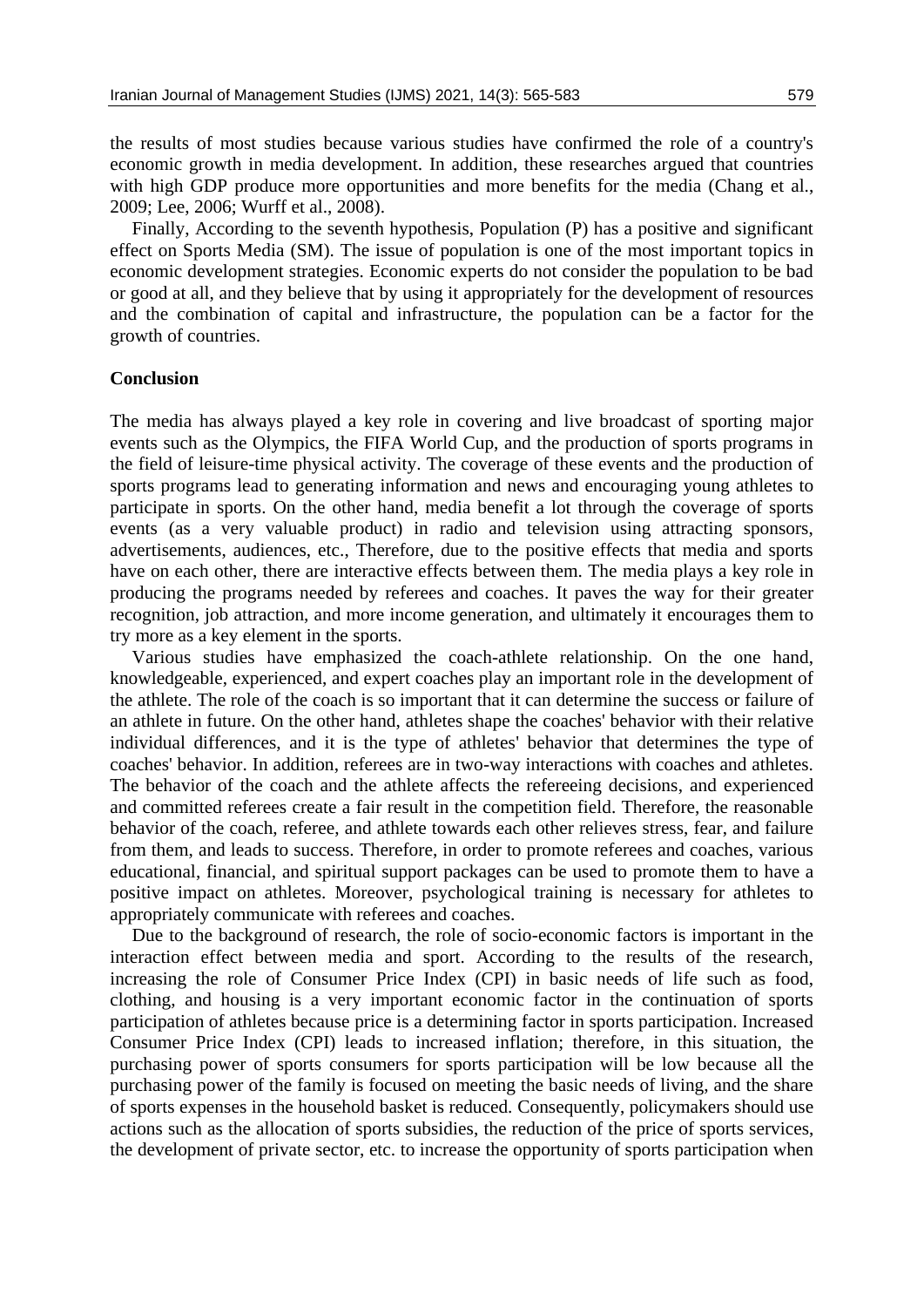cost of living increases. Of course, the main solution is to control prices of the basic needs of life.

Unemployment rates affect sports participation. Unemployed people have a lot of time for sports, but at the same time, unemployment reduces sports participation due to the fact that it reduces the purchasing power of athletes. Nonetheless, the opportunity for sports participation can be increased by granting banking facilities such as bank loans to unemployed athletes, thus financially supporting the unemployed during the unemployment period.

Economic growth and high income shown by GDP have a key role in the sport sector of any country. Developed and high-GDP countries have more athletes, more experienced coaches, and more expert referees because countries with high economic growth provide more opportunities and facilities for this group. Economic growth also has a positive effect on the media. The developed countries will provide more hardware and software facilities to the media and will be more efficient in producing media content.

Population growth cannot always be bad. Population growth on the one hand encourages production of more sports programs on radio and television and, on the other hand, provides more human resources, technology, and equipment to the media.

In summary, on the one hand, media and sport are complementary to each other. Sport is a media-oriented commodity, and the media are interested to invest in sports, and on the other hand, coaches, referees, and athletes use sports media programs to promote their knowledge encouragement to participate more in sports. In addition, socio-economic factors such as unemployment rate, increases in cost of living through Consumer Price Index, GDP, population, and unemployment rate affect the interaction of media and sports participation. Policymakers need to plan for media development through sports and increasing sports participation through the media. They should try to strengthen the effect of socio-economic factors on this relationship.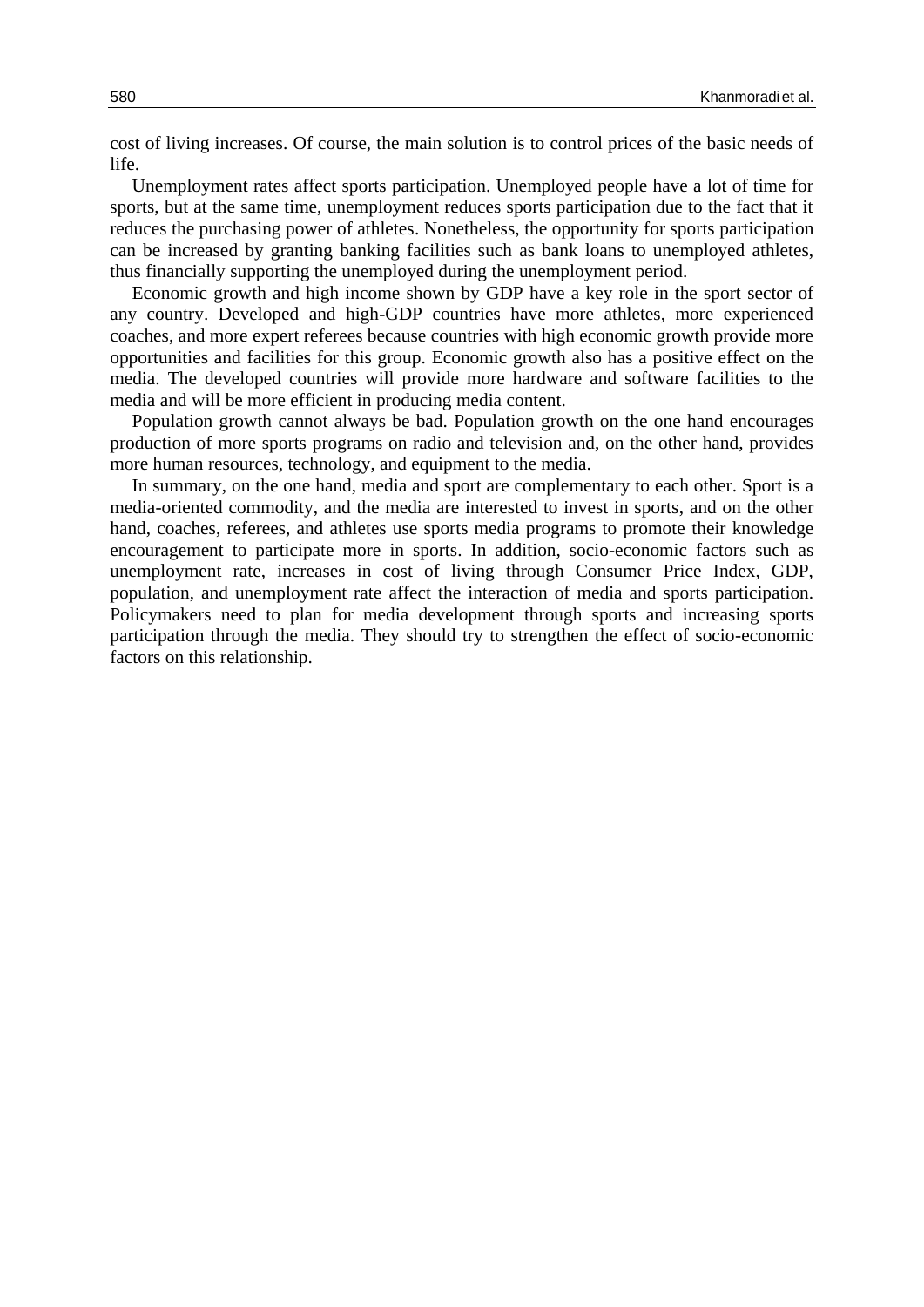# **References**

- Aghaei, M., & Rezagholizadeh, M. (2016). Some experimental evidences of the relationship between poverty and energy consumption in Iran. *Iranian Economic Journal : Macroeconomics*, *11*(22), 133-158 (Persian).
- Aleksic-Veljkovic, A., Djurovic, D., Dimic, I., Mujanovic, R., & Zivcic Markovic, K. (2016). college athletes' perceptions of coaching behaviours: Differences between individual and team sports. *Baltic Journal of Sport and Health*, *101*, 61-71. https://doi.org/10.33607/bjshs.v2i101.57
- AlImran, R., & AlImran, S. A. (2011). Investigating the impact of economic growth on consumer price index in Iran (application of johannes-josilius method). *Financial Economics Quarterly*, *5*(17), 141-164 (Persian).
- Ball, K., Salmon, J., Giles-Corti, B., & Crawford, D. (2006). how can socio-economic differences in physical activity among women be explained? A qualitative study. *Women & health*, *43*, 93- 113. https://doi.org/10.1300/J013v43n01\_06
- Ballard, M., Gray, M., Reilly, J., & Noggle, M. (2009). Correlates of video game screen time among males: Body mass, physical activity, and other media use. *Eating Behaviors*, *10*, 161-167. https://doi.org/10.1016/j.eatbeh.2009.05.001
- Baltagi, B. H. (2008). *Econometric analysis of panel data* (1st and 3rd eds.).John Wiley.
- Bolter, N., & Weiss, M. (2013). coaching behaviors and adolescent athletes' sportspersonship outcomes: Further validation of the Sportsmanship Coaching Behaviors Scale (SCBS). *Sport, Exercise, and Performance Psychology*, *2*, 32. https://doi.org/10.1037/a0029802
- Brochado, A., Brito, P., & Oliveira-Brochado, F. (2017). Correlates of adults' participation in sport and frequency of sport. *Science & Sports*, *32*(6), 355-363. https://doi.org/10.1016/j.scispo.2017.03.005
- Calabuig, F., Núñez-Pomar, J. M., Prado Gascó, V., & Sanz, V. (2014). Effect of price increases on future intentions of sport consumers. *Journal of Business Research*, *67*(5), 729-733. https://doi.org/10.1016/j.jbusres.2013.11.035
- Chang, B.-H., & Chan-Olmsted, S. (2005). Relative constancy of advertising spending: A crossnational examination of advertising expenditures and their determinants. *Gazette*, *67*, 339-357. https://doi.org/10.1177/0016549205054283
- Chang, H. H., Wang, Y.-H., & Yang, W.-Y. (2009). The impact of e-service quality, customer satisfaction and loyalty on e-marketing: Moderating effect of perceived value. *Total Quality Management & Business Excellence*, *20*(4), 423-443. https://doi.org/10.1080/14783360902781923
- Coccia, M. (2013). Population and technological innovation: The optimal interaction across modern countries. *SSRN Electronic Journal*. https://doi.org/ doi:10.2139/ssrn.2581735
- Cronin. Jr, J., Brady, M., & Hult, G. T. M. (2000). Assessing the effects of quality, value, and customer satisfaction on consumer behavioral intentions in service environments. *Journal of Retailing*, *76*, 193-218. https://doi.org/10.1016/S0022-4359(00)00028-2
- Dart, J. (2012). New media, professional sport and political economy. *Journal of Sport & amp Social Issues*, *38*, 528-547. https://doi.org/10.1177/0193723512467356
- Davidson, R., & MacKinnon, J. G. (1983). Testing the specification of multivariate models in the presence of alternative hypotheses. *Journal of Econometrics*, *23*(3), 301-313.
- De Bosscher, V., De Knop, P., Van Bottenburg, M., & Shibli, S. (2006). A Conceptual Framework for analysing sports policy factors leading to international sporting success. *European Sport Management Quarterly*, *6*(2), 185-215. https://doi.org/10.1080/16184740600955087
- Eskandari, N. A., & Miresmailii, B. S. (2012). Investigating the impact of media convergence on media policies from the perspective of management and technology experts. *Media Studies*, *7*(3), 167-183 (Persian).
- Ghiamirad, A., & Moharamzadeh, M. (2009). Investigating of marketing strategies to promote and develop sports in Iran. *Journal of Sport Management*, *39*, 175-192(Persian).
- Gough, M. (2017). A couple-level analysis of participation in physical activity during unemployment. *SSM - Population Health*, *3*, 294 - 304.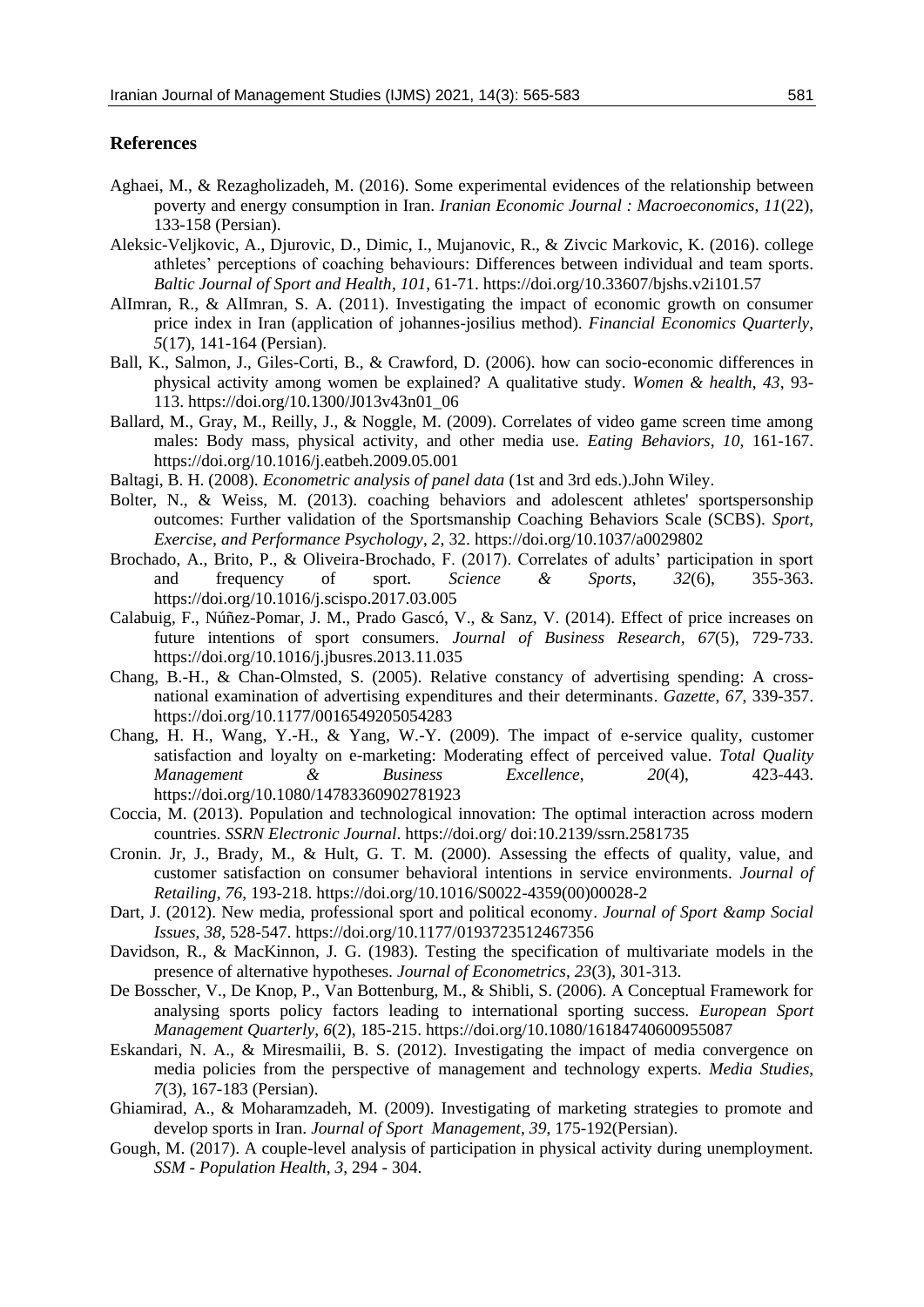- Gray, J., & Lotz, A. D. (2018). *Television studies (Short introductions) (*2nd ed., November 28, 2018). Polity
- Green, W. H. (2002). *Econometric analysis* (2nd ed.). Prentice Hall.
- Gujarati, D. N. (2003). *Basic econometrics*.(4th ed.). McGraw Hill.
- Gulam, A. (2016). Role of mass media in sports communication. *International Journal of Advanced Educational Research*, *1*(5), 51-53.
- Hausman, J. A. (1976). Specification tests in econometrics. *Econometrica*, *46*, 1251-1271.
- Honari, H., Ahmadi, S. A. H., & Moradi, M. (2012). Investigating of quadruple role of sports media in the development of championship sports culture. *Sport Management Studies*, *15*, 145-158 (Persian).
- Horne, J. (2005). Sport and the mass media in Japan. *Sociology of Sport Journal*, *22*, 415-432. https://doi.org/10.1123/ssj.22.4.415
- Jowett, S. (2007). Expanding the Interpersonal Dimension: Closeness in the coach-athlete relationship: A commentary. *International Journal of Sports Science & Coaching*, *2*, 513-517. https://doi.org/10.1260/174795407783359632
- Kao, C. (1999). Spurious regression and residual-based tests for cointegration in panel data. *Journal of Econometrics*, *90*(1), 1-44.
- Kenow, L. J., & Williams, J. M. (1999). Coach-athlete compatibility and athlete's perception and evaluative reactions to coaching behaviors. *Journal of Sport Behavior*, *22*, 251-259.
- Kokolakakis, T., Lera-Lopez, F., & Panagouleas, T. (2012). Analysis of the determinants of sports participation in Spain and England. *Applied Economics*, *44*, 2785-2798. https://doi.org/10.1080/00036846.2011.566204
- Kokolakakis, T., Lera-Lopez, F., & Ramchandani, G. (2018). Did London 2012 deliver a sports participation legacy? *Sport Management Review*, *22*(2), 276-287. https://doi.org/10.1016/j.smr.2018.04.004
- Komijani, A., & Ghiasvand, A. (2009). Inflation gap between households of iran in urban areas. *Jurnal of Economic Research*, *44*(2), 165-191 (Persian).
- Kumar, H., Manoli, E., Hodgkinson, I., & Downward, P. (2018). Sport participation: From policy, through facilities, to users' health, well-being, and social capital. *Sport Management Review*, *21*(5), 549-562. https://doi.org/10.1016/j.smr.2018.01.002
- Lee, J. (2012). *The effects of socio-economic status on physical activity participation in Hong Kong adolescents: A social ecological approach* […] The University of Hong Kong.
- Lee, P. (2006). mass communication and national development in China: Media roles reconsidered. *Journal of Communication*, *44*, 22-37. https://doi.org/10.1111/j.1460-2466.1994.tb00686.x
- Lines, G. (2007). The impact of media sport events on the active participation of young people and some implications for PE pedagogy. *Sport Education and Society - SPORT EDUC SOC*, *12*, 349-366. https://doi.org/10.1080/13573320701464234
- Maddala, G. S., & Wu, S. (1999). A Comparative study of unit root tests with panel data and a new simple test. *Oxford Bulletin of Economics and Statistics*, *61*, 631-652.
- Mahmodi, I., Aghaee, H., & Jafari, A. (2010). Globalization of information and communication technology and consumption culture strategies (Iran). *The Journal of Sociology Studies*, *3*(8), 109-127 (Persian).
- Mitchell, J. S. L., Leonard, W. M., & Schmitt, R. L. (1982). Sport officials' perceptions of fans, players, and their occupations: A comparative study of baseball and hockey. *Journal of Sport Behavior,*, *5*, 83-95.
- Nakamura, L., & Soloveichik, R. (2015). Valuing 'free'? Media across countries in GDP. *SSRN Electronic Journal*. https://doi.org/10.2139/ssrn.2646100
- Pedroni, P. (2004). Panel cointegration: A symptotic and finite sample properties of pooled time series tests, with an application to the PPP hypothesis. *Econometric Theory*, *20*, 597-625. https://doi.org/10.1017/S0266466604203073
- Pouya, A. (2011). The role of mass media (particularly national media) in supporting iran's perspective documents strategies. *Communiucation Research*, *18*(65), 143-161 (Persian).
- Pyun, D. Y., & James, J. (2011). Attitude toward advertising through sport: A theoretical framework. *Sport Management Review*, *14*, 33-41. https://doi.org/10.1016/j.smr.2009.12.002